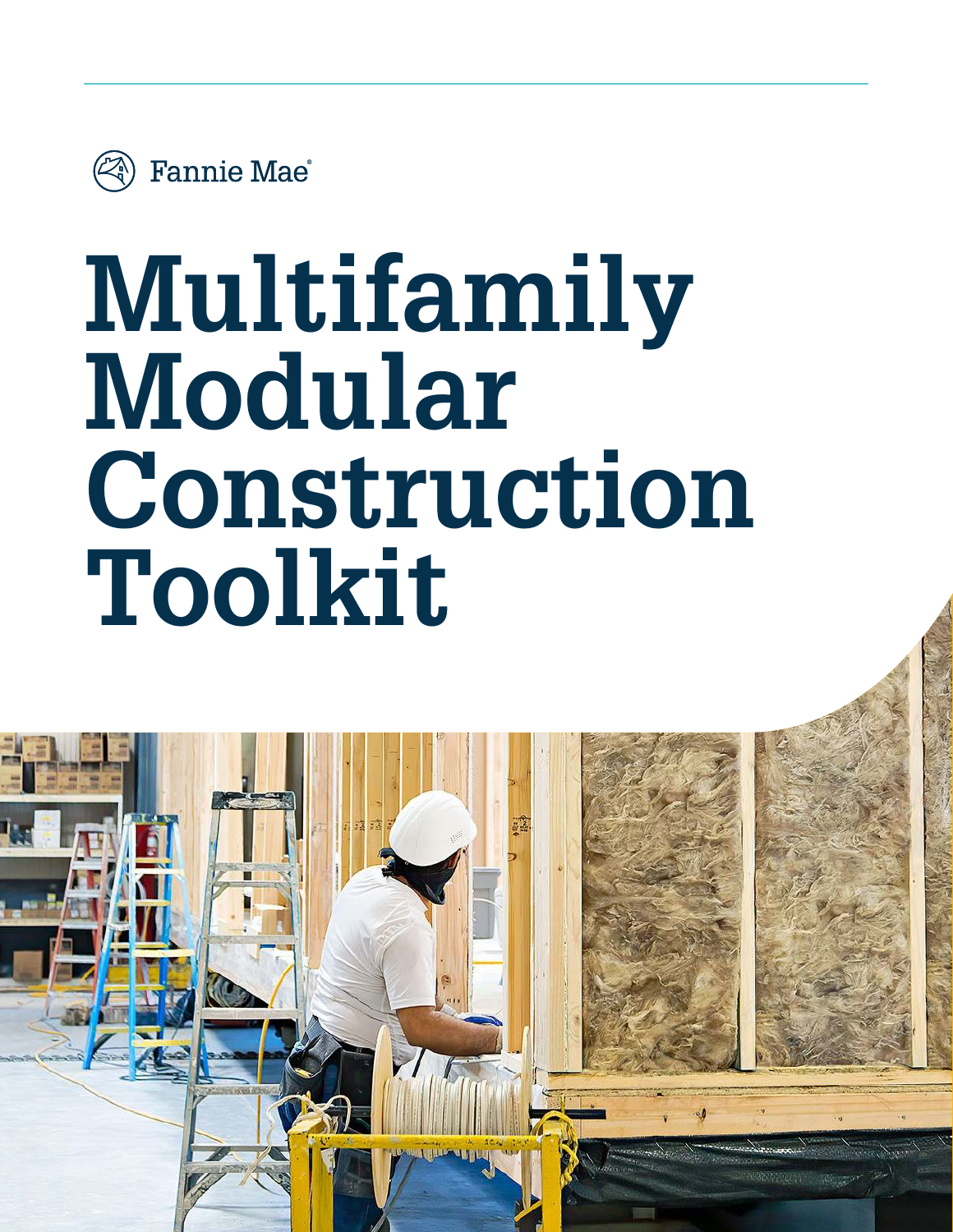## **Table of Contents**

|   | <b>Introduction</b> |  |
|---|---------------------|--|
| 3 |                     |  |
|   |                     |  |

- **An Overview of Multifamily Modular Construction**
- **About Multifamily Modular Construction**
- **The Modular Market Is Growing**
- **Advantages to Modular Construction**
- **Challenges of Modular Construction**
- **The Manufacturing and Construction Process**
- **Considerations When Choosing Modular**
- **Planning for a Modular Development**
- **Best Practices in Modular Construction**
- **Case Study: The Stack**
- **State and Local Governments Encouraging Modular**
- **Conclusion**
- **Appendix A: Sample Scope of Work Checklist**
- **Appendix B: Additional Resources**
- **Appendix C: Glossary**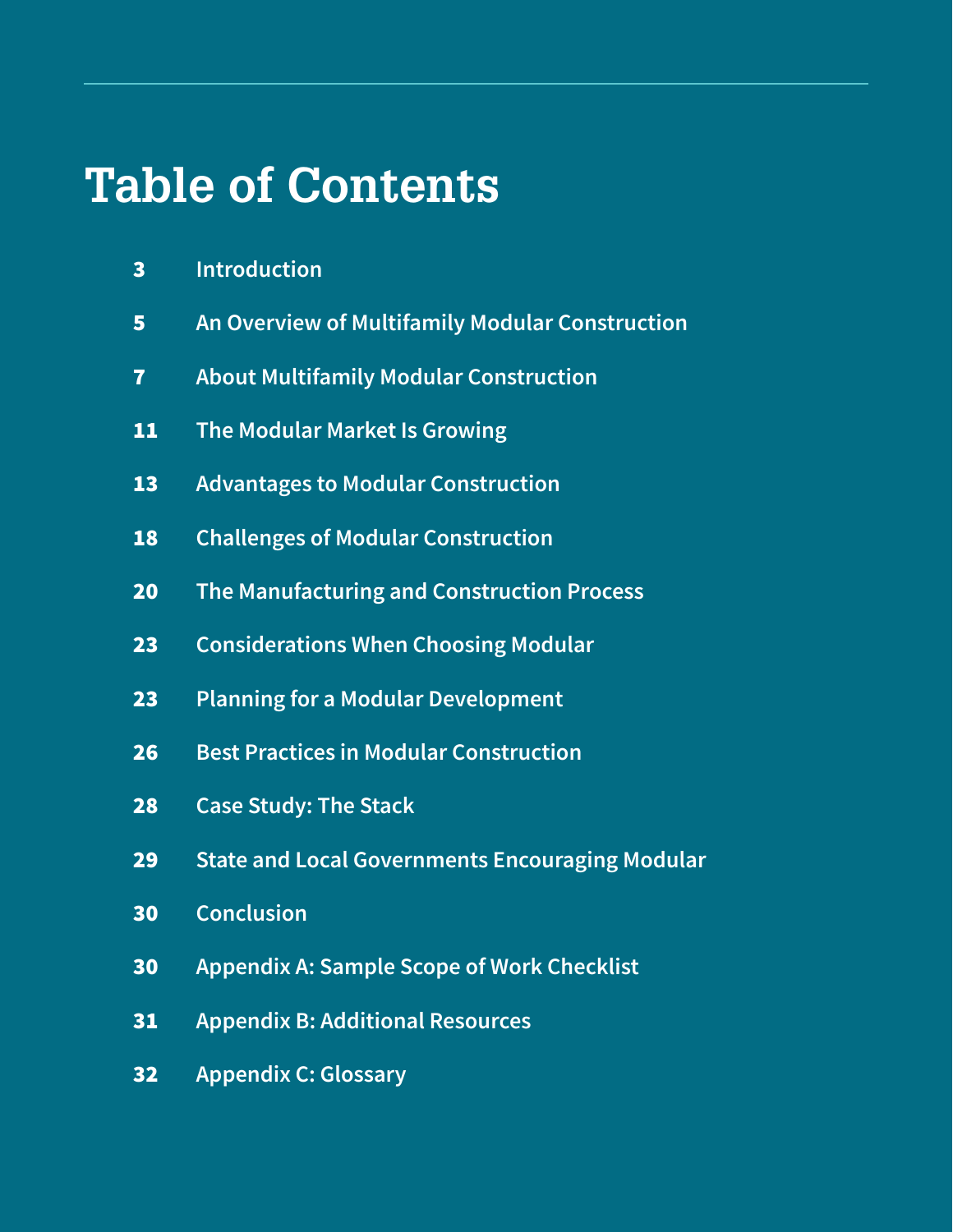## **Introduction**

The high cost of developing multifamily housing is a major contributor to the nation's affordable housing supply crisis. To try and resolve the lack of affordable housing, various cost drivers throughout the life cycle of a housing development — from pre-development planning and land purchase, to the construction phase, to projected operating expenses — are being re-evaluated to find opportunities for both time and cost savings.

Modular construction is a technique whereby the bulk of the construction of a building is done off-site at a factory, and the components, called modules or simply boxes, are transported to the construction site and assembled. Modular construction has many potential benefits, including cost savings, shorter development timelines, and an overall safer and more efficient development process.

This is one approach of many needed to address the affordable housing supply crisis. The modular construction market in the U.S. is not very big, but it is growing.

For those interested in pursuing multifamily modular construction projects, there are some important things to know before getting started, particularly since this may be the first time many are involved in such a project. Modular construction offers many benefits but is not without its challenges. The overall construction timeline is much shorter (30 to 50 percent shorter than traditional construction),<sup>1</sup> and there is less room for error once the project has begun, so it is vital to be fully prepared at the outset of a project. Individual modules, including finishes, come off the assembly line within days, and they ultimately need to stack together perfectly on-site.

Modular construction creates some unique planning and financing challenges. The majority of the physical construction is performed at a manufacturing plant and then delivered to the construction site. Since most of the building materials need to be purchased at the start of the manufacturing process, a higher portion of equity is needed up front than for site-built construction. The purchasing of building materials cannot be spread out over several months or years, as is done with traditional on-site construction, with construction loan draws occurring throughout the construction timeline. Because of this, most manufacturers require a substantial deposit up front. Finally, transporting the finished modules from the factory to the site creates additional logistical planning.

This toolkit offers a starting point and provides important resources for lenders, developers, and stakeholders interested in pursuing multifamily modular construction.

<sup>1 &</sup>quot;Design for Modular Construction: An Introduction for Architects," American Institute of Architects (2019), content.aia. org/sites/default/files/2019-03/Materials\_Practice\_Guide\_Modular\_Construction.pdf, p. 14.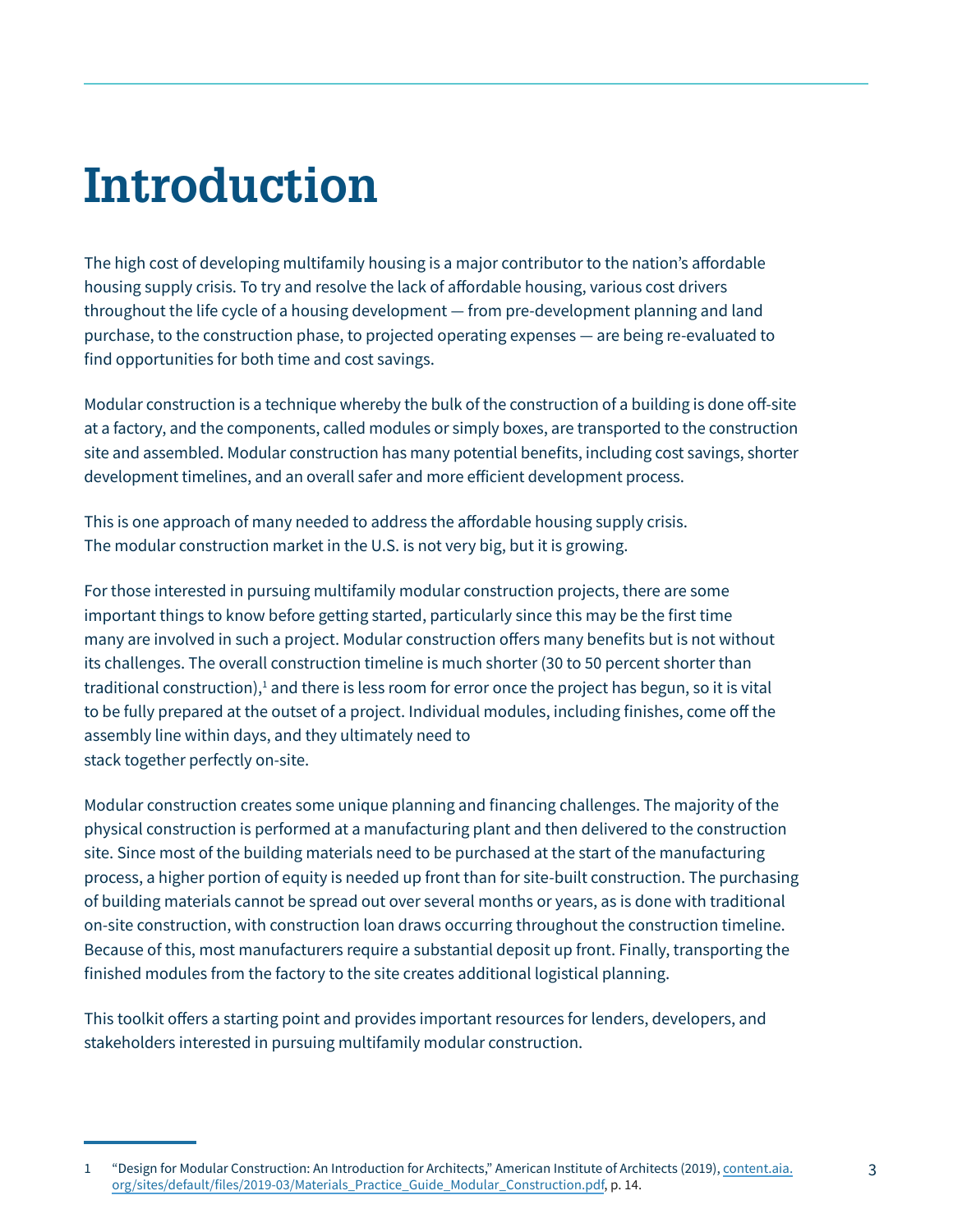## **About Fannie Mae**

For 30 years, Fannie Mae Multifamily has served the secondary mortgage market as a reliable source of mortgage capital in every market, every day. We provide liquidity, stability, and affordability to the multifamily market in a disciplined fashion while maintaining our credit standards and minimizing losses.

## **About National Institute of Building Sciences**

The U.S. Congress established the National Institute of Building Sciences (NIBS) in 1974 to bring the public and private sectors together to address building science and technologyrelated issues to improve the safety and performance of buildings. Today, NIBS continues to provide the opportunity for free and open discussion of issues and problems where there was once conflict and misunderstanding. It continues to assemble federal, state, and local government agencies and representatives of the private sector for open working sessions that seek a consensus solution to problems of mutual concern. NIBS also works with federal agencies on projects related to the built environment to help achieve national goals. Headquartered in Washington, D.C., NIBS' professional staff provides technical, managerial, and administrative support for the Institute's programs.

In 2013, NIBS established the Off-Site Construction Council (OSCC) to serve as a research, education, and outreach center for relevant and current information on off-site design and construction for commercial, institutional, and multifamily facilities. Membership in the OSCC is open to all members of NIBS.

## **Acknowledgements**

Fannie Mae acknowledges the contribution of NIBS to this document, with subject matter expertise provided by the OSCC:

#### **NIBS staff:**

Kyle Barry, PMP, National Institute of Building Sciences Jiqui (JQ) Yuan, P.E., PhD, PMP, National Institute of Building Sciences

### **OSCC subject matter experts:**

Tom Hardiman, CAE, Modular Building Institute Laurie Robert, LEED AP BD+C, NRB Inc., a Horizon North Company Ryan Colker, JD, CAE, International Code Council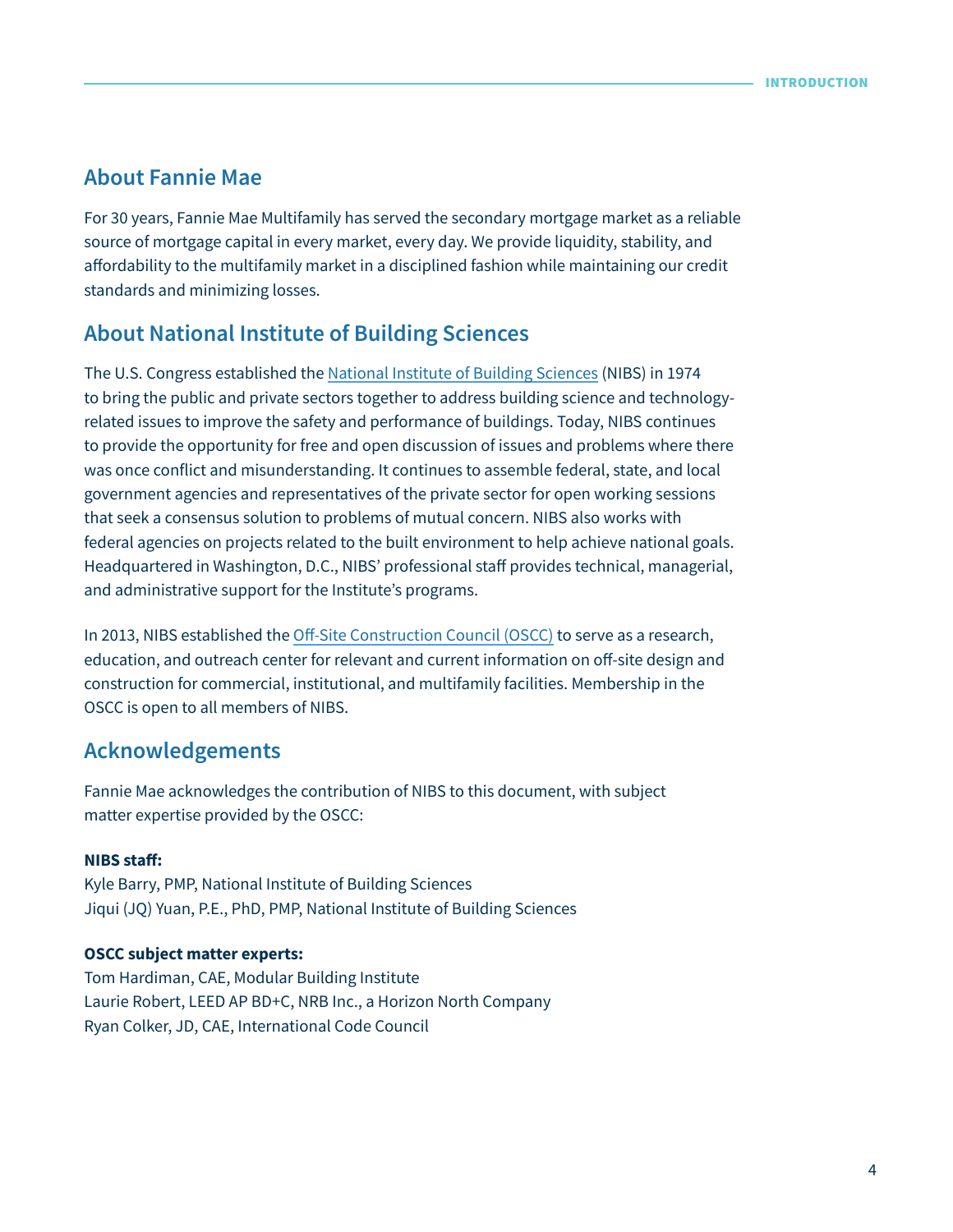## **An Overview of Multifamily Modular Construction**

## **What is modular construction?**

Modular construction is a technique whereby the bulk of the construction of a building is done off-site, and the components, sometimes called modules or simply boxes, are then transported to the site and assembled. The technique is used for various real estate sectors, including hospitality, health care, and multifamily housing.

Modular construction fits under a broad umbrella of off-site construction, a category that includes a range of construction types and methods, from manufactured single-family homes to non-volumetric and volumetric commercial modular construction.

Modular housing differs from manufactured housing. Although both types of housing are manufactured in a factory and transported to their final location, they are governed by different building codes. Modular homes must conform to all state, local, and regional codes that are based on the final location of the property. The design and fabrication of manufactured housing is regulated by the U.S. Department of Housing and Urban Development (HUD) and subject to different financing requirements.

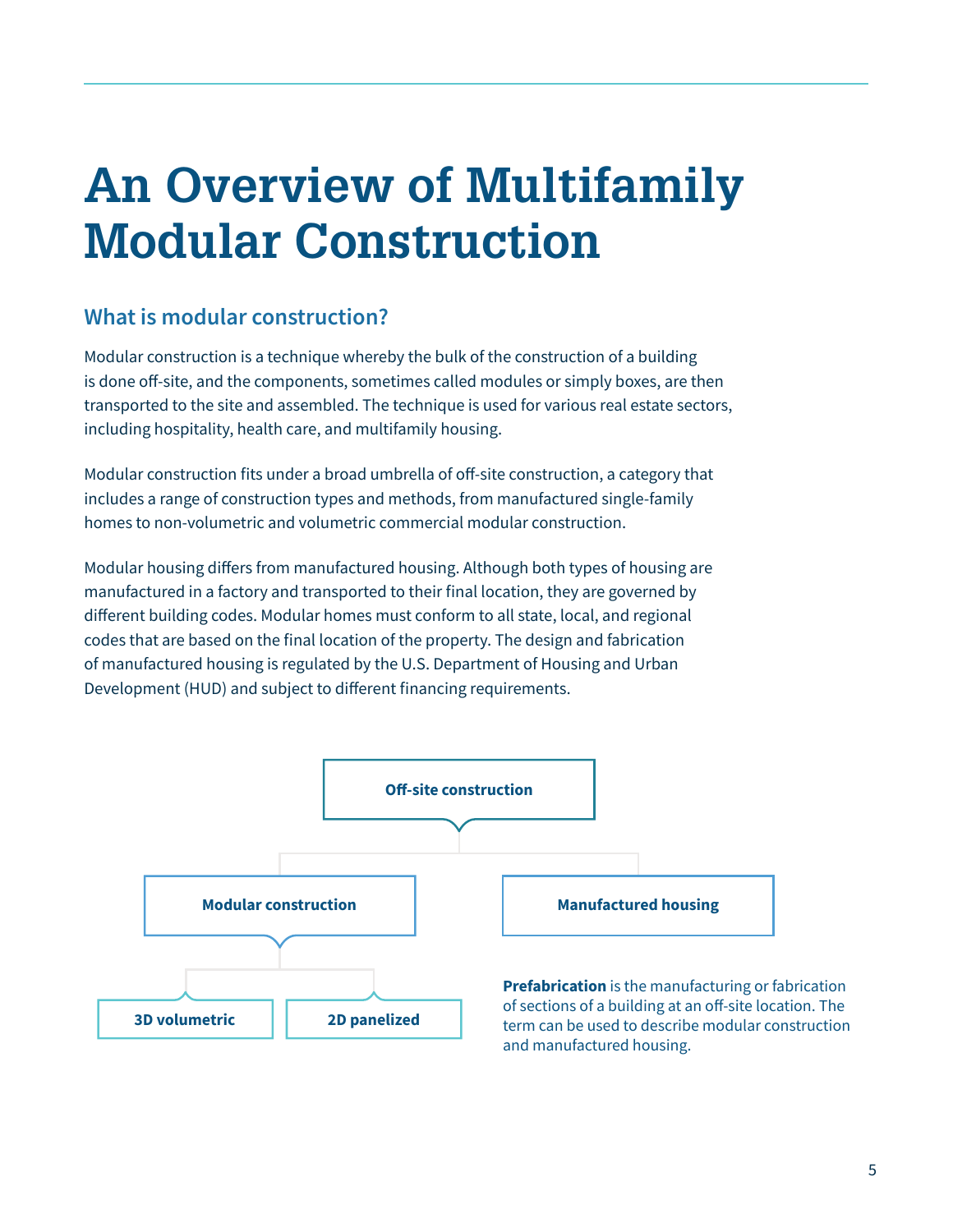Non-volumetric (also known as panelized) construction involves the off-site prefabrication of two-dimensional building elements, such as walls and frames, that are assembled on-site. Volumetric construction involves the off-site prefabrication of three-dimensional, enclosed units that are assembled on-site to form a complete building. Later sections of this toolkit will provide more details about the modular building process and explain the various types of modular construction and their uses and advantages.

Although this construction method can be used to create temporary structures such as classrooms and emergency shelters, this toolkit is focused on permanent modular housing, which can be used to construct new apartment buildings.

## **The affordable housing crisis**

There is a huge need for more affordable rental housing in the United States. According to the Harvard Joint Center for Housing, as of 2018, 47.4 percent of renter households in the U.S. are cost-burdened, meaning they spend more than 30 percent of their incomes on housing expenses. Additionally, 10.8 million renters are severely cost-burdened, meaning they spent more than half of their incomes for housing.<sup>2</sup> For extremely low-income (ELI) renters, the situation is worse: 71 percent of ELI household are severely cost-burdened. Nationwide, for every 100 ELI renter households, there are only 37 affordable and available homes.<sup>3</sup> If housing costs continue to rise at a rate faster than incomes, even more households will become cost-burdened.

New construction has been more concentrated on higher-cost units, which does not meet the needs of low- and moderate-income households. The low-rent stock is decreasing every year, in large part due to single-family homes and smaller (two- to four-unit) rental buildings converting t o owner-occupied. Much of the existing stock is in older buildings, making it vulnerable to loss.

The National Apartment Association and National Multifamily Housing Council published a report stating that by 2030, the U.S. needs to build more than 4.6 million new rental units for a variety of income levels.<sup>4</sup> To meet this need, more units will have to be constructed per year than in previous years — an increase from 244,000 (the 2012 to 2016 annual average) to more than 325,000 units per year.

## **Rising development costs**

It is difficult to develop new affordable housing without significant subsidies from such programs as the Low-Income Housing Tax Credit Program. However, even for new apartment properties developed with significant subsidies, development costs have increased over recent decades, making it even more challenging for developers to create new affordable units.

<sup>2 &</sup>quot;The State of the Nation's Housing 2019," Joint Center for Housing Studies of Harvard University (2019)*.* 

<sup>3 &</sup>quot;The Gap: A Shortage of Affordable Homes," National Low Income Housing Coalition (March 2019)*.*

<sup>4 &</sup>quot;Vision 2030," National Multifamily Housing Council and National Apartment Association (2017)*.*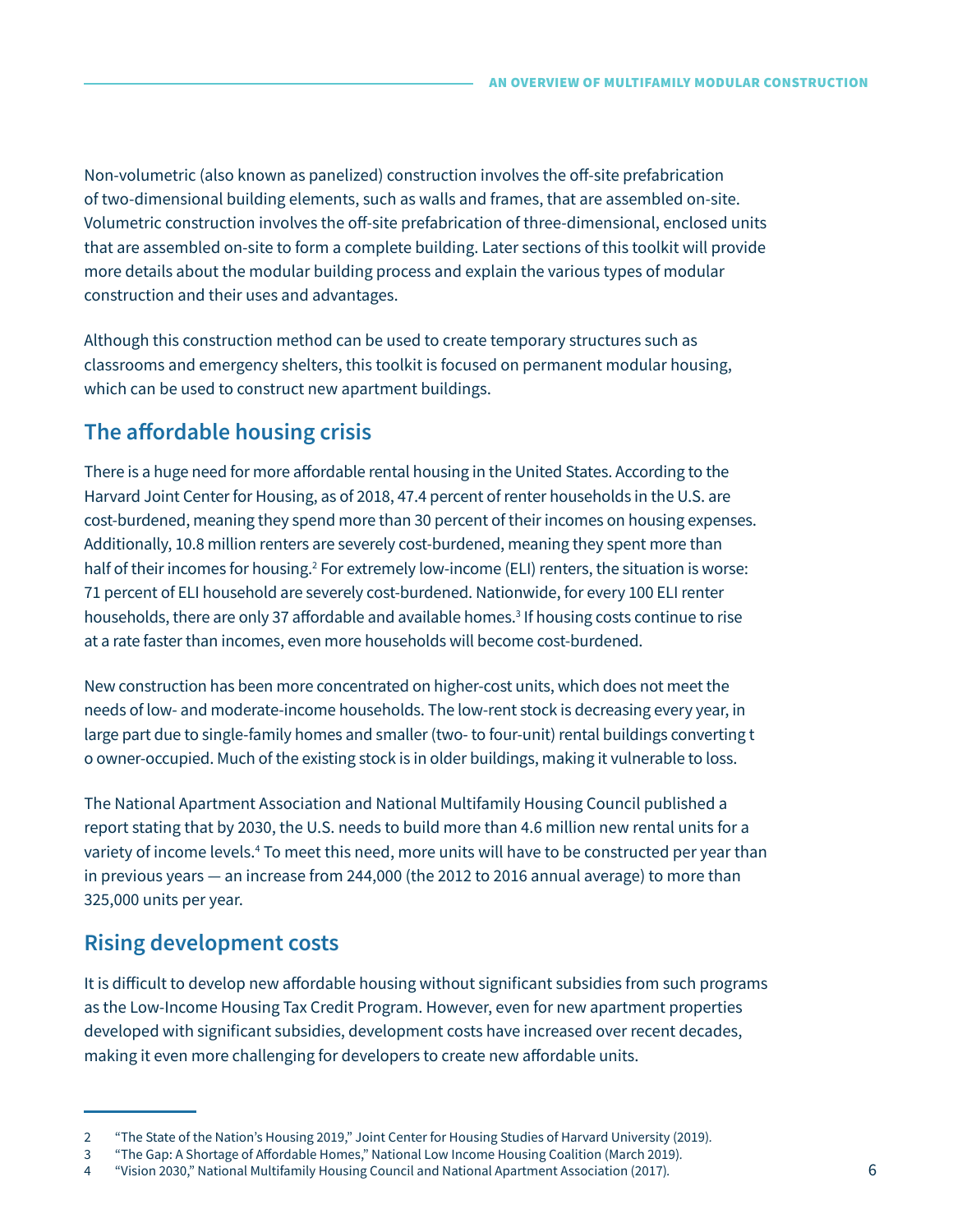These costs are driven by market forces on land, labor, and materials; government entities at multiple levels; and particularly for affordable housing, the cost of layering multiple financing sources. Housing advocates and policymakers are seeking diverse solutions to address these cost drivers as a way to address our nation's affordable housing needs.

Studies have reported that hard costs comprise 65 percent to 73 percent of total development costs for a multifamily project. Modular construction has the potential to significantly impact the hard construction cost budget of a development. According to research done by the Terner Center for Housing Innovation, off-site multifamily construction has the potential to save on construction costs due to reductions in labor, time, and costs, economies of scale in material use, and procurement savings.<sup>5</sup>

Significant time savings is inherent in modular construction, which is a benefit in itself and something that contributes to the cost savings. Since the site preparation work and off-site construction of the modules can be done simultaneously, the overall timeline is greatly condensed. Considering these and other benefits of this technology, modular construction, if scaled up, can be an important piece of the strategy to address the affordable housing supply crisis currently taking place in the U.S.

## **About Multifamily Modular Construction**

### **Overview**

The National Institute of Buildings Sciences (NIBS) Off-Site Construction Council (OSCC) defines *off-site construction* as "the planning, design, fabrication, and assembly of building elements at a location other than their final installed location to support the rapid and efficient construction of a permanent structure. Such building elements may be prefabricated at a different location and transported to the site or prefabricated on the construction site and then transported to their final location. Off-site construction is characterized by an integrated planning and supply chain optimization strategy."<sup>6</sup>

<sup>5 &</sup>quot;Building Affordability by Building Affordably: Exploring the Benefits, Barriers, and Breakthroughs Needed to Scale Off-Site Multifamily Construction," Terner Center for Housing Innovation, UC Berkeley (March 2017)*.* 

<sup>6 &</sup>quot;Glossary of Off-Site Construction Terms," National Institute of Building Sciences Off-Site Construction Council, cdn.ymaws.com/www.nibs.org/resource/resmgr/OSCC/GlossaryOffSiteConstructionT.pdf.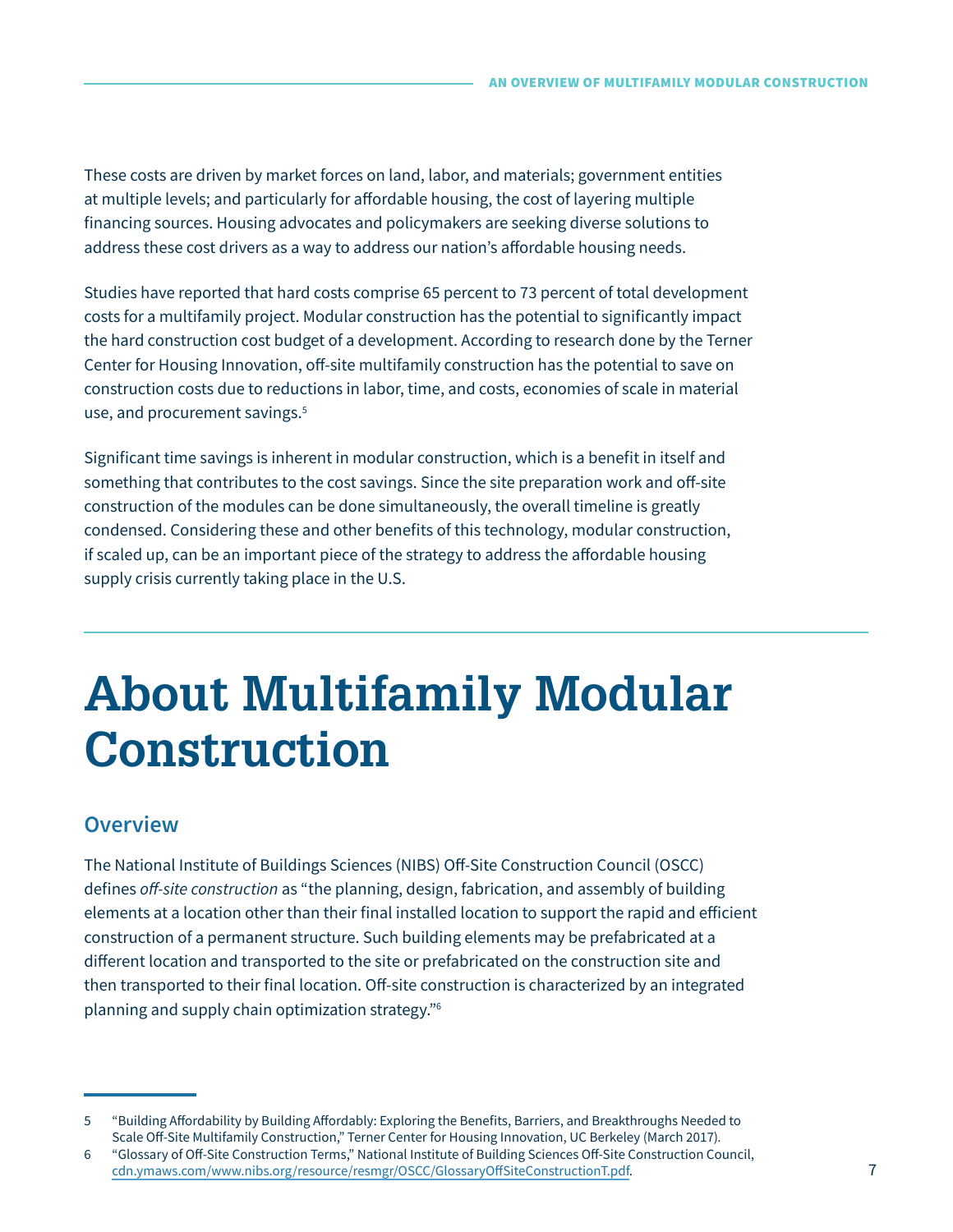*Modular construction* is a subset of off-site construction, whereby buildings are produced in "modules" that, when put together on-site, reflect the identical design intent and specifications of the most sophisticated site-built facility.<sup>7</sup> Single-family or multifamily homes constructed using modular techniques and processes are not considered "manufactured homes." Single-family manufactured homes, though also constructed off-site in a factory setting, are constructed to meet HUD standards. The HUD code includes construction and safety standards and requires manufactured homes to be constructed on a permanent chassis. In contrast, permanent modular buildings are constructed to the same local construction and building codes as all other properties in a given locality's jurisdiction.

Modular construction practices have been available since the mid-1800s, with prefabricated housing products being made and sold as part of the U.S. population's migration west. Additionally, pre-fabricated and modular housing products were used frequently during the late 1950s and were expanded beyond housing to schools, health care properties, and other large buildings during the 1960s and 1970s.<sup>8</sup> Currently, modular construction is used extensively throughout Europe and has seen a growing market share in the U.S. over the last 10 years. With technological improvements, including computer aided design and manufacturing and a growing acceptance by the industry, modular is likely to expand further into all types of building construction, including multifamily housing.

## **Commercial modular buildings**

The modular industry consists of two distinct industry segments: relocatable modular and permanent modular.<sup>9</sup> **Relocatable modular**, or temporary modular, are structures that meet temporary space needs and can be leased in a short-term agreement or purchased outright. This include job site trailers, temporary classrooms, and communication pods, among other products. These structures have specific code requirements outlined in the building code.

**Permanent modular construction**, or PMC, the focus of this toolkit, is comparable to sitebuilt structures meeting the International Building Code (IBC), or International Residential Code (IRC) in the case of single-family homes. As with site-built structures, a modularly constructed building must meet the local codes of where it will be located, depreciate in much the same manner, and be classified as real property.<sup>10</sup> PMC is deployed for single-family and multifamily structures, government buildings, health care facilities, schools, hotels, and other building types. PMC production accounts for over 50 percent of the modular construction industry in commercial markets in the U.S. and represents about 4 percent of all new

<sup>7 &</sup>quot;What is Modular Construction?" Modular Building Institute, modular.org/HtmlPage.aspx?name=why\_modular.

<sup>8 &</sup>quot;Design for Modular Construction," p. 4.

<sup>9</sup> Ryan E. Smith, "Off-Site and Modular Construction Explained," National Institute of Building Sciences Off-Site Construction Council (August 2016), wbdg.org/resources/site-and-modular-construction-explained.

<sup>10</sup> "Permanent Modular Construction Report," Modular Building Institute (2019), p. 5.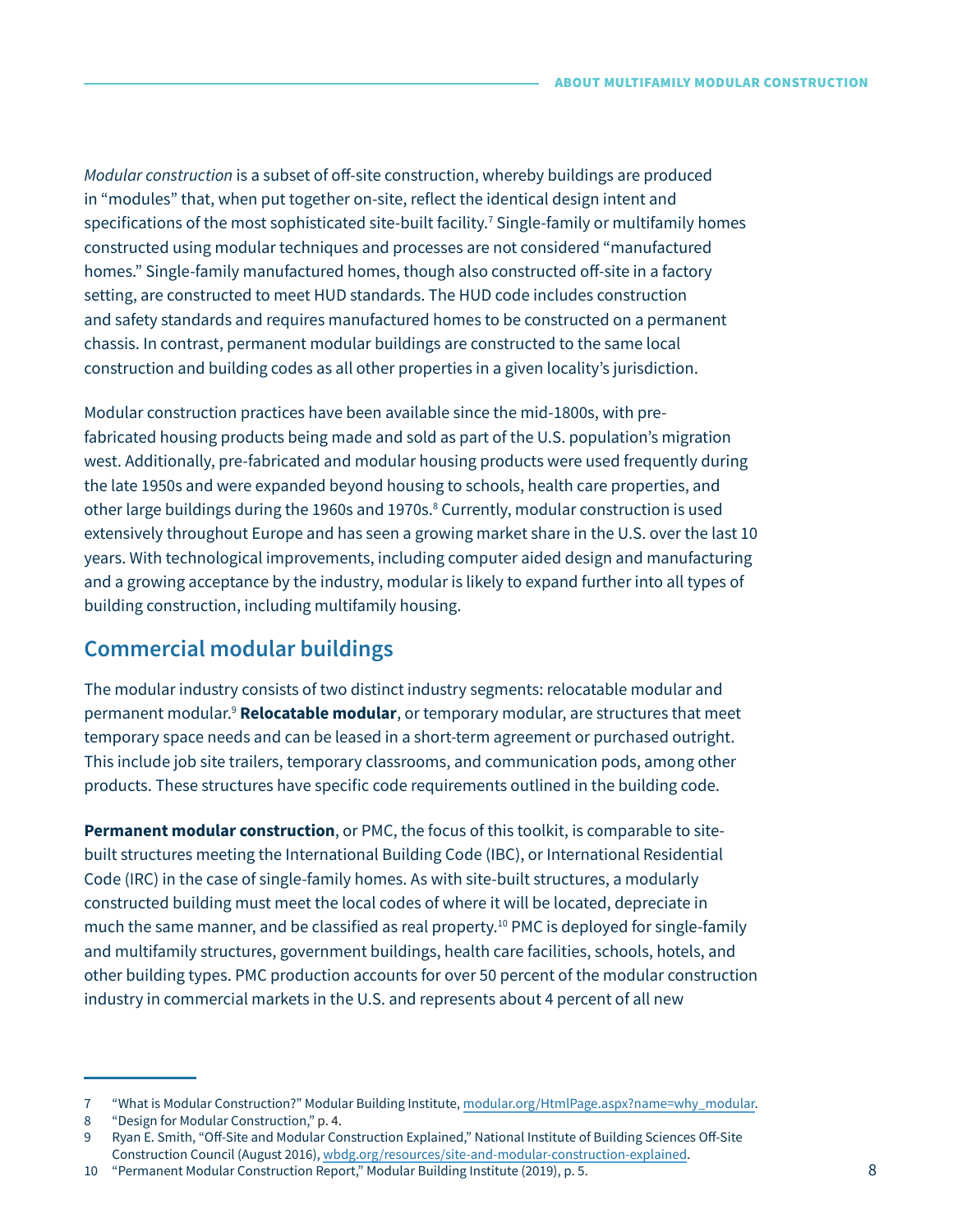construction starts in the U.S. PMC has been more widely adopted and utilized in other parts of the world, representing as much as 70 percent of all new construction in Sweden.

The modular project delivery method for multifamily requires early engagement, and commitment to the process is crucial, so all stakeholders must be on board with a collaborative approach. The value for a multifamily project may be different than that of a commercial or health care project if, for example, the project is for affordable housing where speed is of the utmost importance to house people and families who are otherwise displaced or cost-burdened.

Modular construction works best with some level of repeatability; therefore, arriving at an optimal suite or condo layout at the schematic level of design is important.

## **Methods of modular construction**

In general, modular off-site prefabricated elements are constructed either as volumetric components or non-volumetric components, or some combination of both. Projects may also employ a combination of modular construction and traditional site-built elements:

- **Volumetric (3D) modular construction** "involves the off-site pre-fabrication of individual 3D units of enclosed space that are then connected on-site to form a single building."<sup>11</sup> This type is most often used in multifamily residential construction. Examples include pre-finished rooms or elevator cores.
- **Non-volumetric (2D) modular construction** "involves the off-site prefabrication of building elements (commonly referred to as sub-assemblies) that are then connected once on-site."<sup>12</sup> Examples include wall panels, roof trusses, and sections of the building façade.
- **Hybrid (2D and 3D) construction** occurs when certain projects use a combined approach encompassing 2D panelized and 3D volumetric components. For example, a building may be constructed with completed dormitory or bathroom pods, with the rest of the building assembled via 2D components.
- **Hybrid (off-site and on-site) construction** projects may also include some components and processes constructed on-site with traditional methods and some components prefabricated off-site.

<sup>11</sup> "Design for Modular Construction," p. 8.

<sup>12</sup> "Design for Modular Construction," p. 8.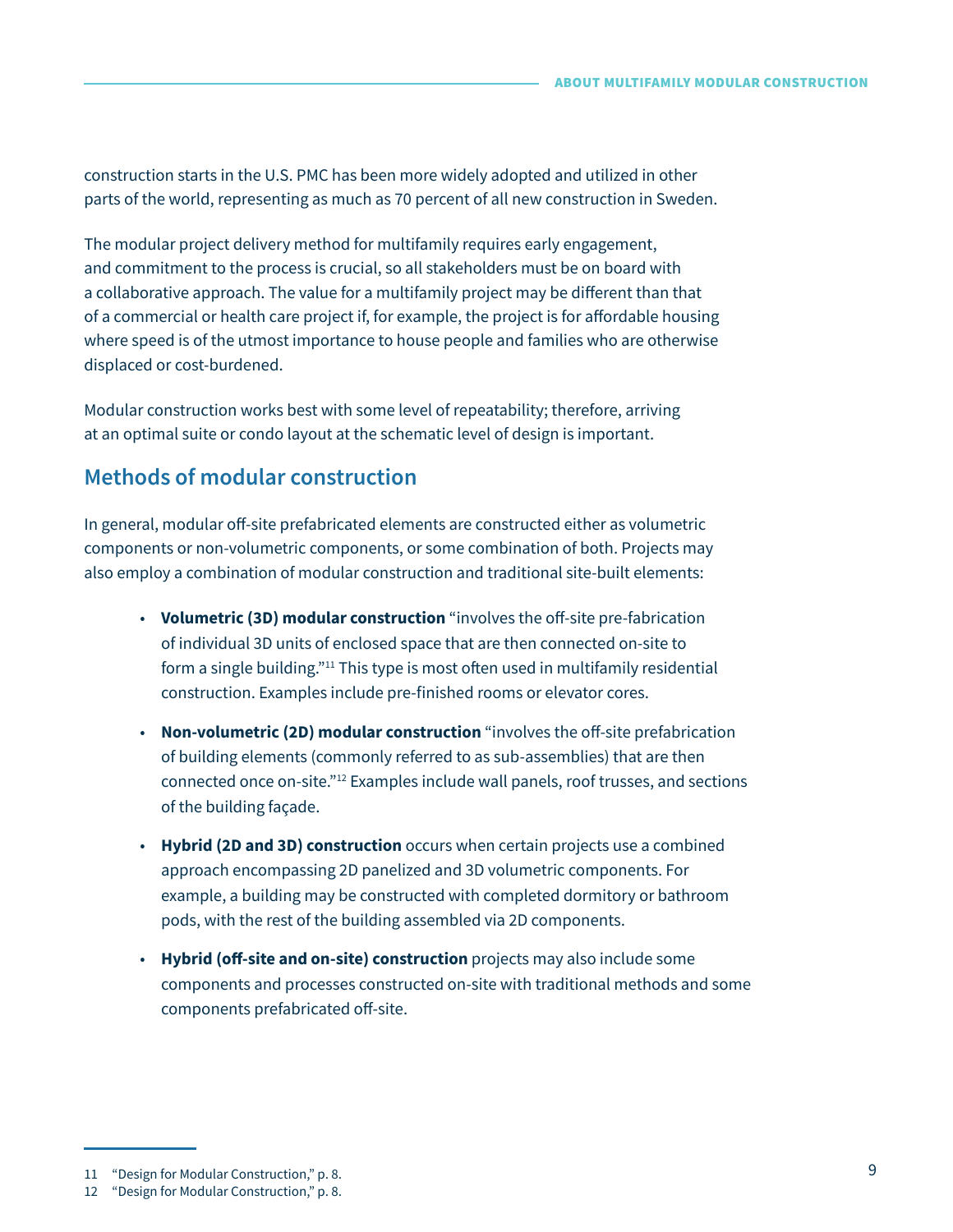McKinsey & Company developed the below chart to detail the different methods and the resulting scale and complexity of modular projects.<sup>13</sup>

#### Fully functional with complex fixtures Fully serviced and Fully serviced and Fully serviced and Fully serviced and finished single unit finished walls finished room finished house Increasing complexity **Increasing complexity** Limited fixtures in one or more materials Pre-finished **Transitional** Pre-finished Pre-finished single unit panel room house Largely structural (concrete, steel, or wood) Single discipline, Panels Volumetric Complete individual units structures units

#### **Complexity and scale of modular construction — comparison of approaches**

**Increasing scale**

## **Material options**

According to the NIBS OSCC and the AIA, modular building components may be manufactured from a range of different materials (including steel, concrete, and wood) and can meet the requirements for Type I, Type II, Type III, and Type V construction.<sup>14</sup> As much as 90 percent of the building systems, features, and finishes can be completed off-site prior to shipping. As a result, modular off-site construction involves a higher degree of integration than a traditional building project in the design, fabrication, and construction phases.

<sup>13</sup> Nick Bertram, Steffen Fuchs, Jan Mischke, et al., "Modular Construction: From Projects to Products," McKinsey & Company (June 2019), modular.org/documents/document\_publication/mckinsey-report-2019.pdf, p. 18.

<sup>14</sup> Building Types I – V are defined by the International Building Code and correspond to the fire-resistance of the materials used for various building elements, with Type I being the most stringent.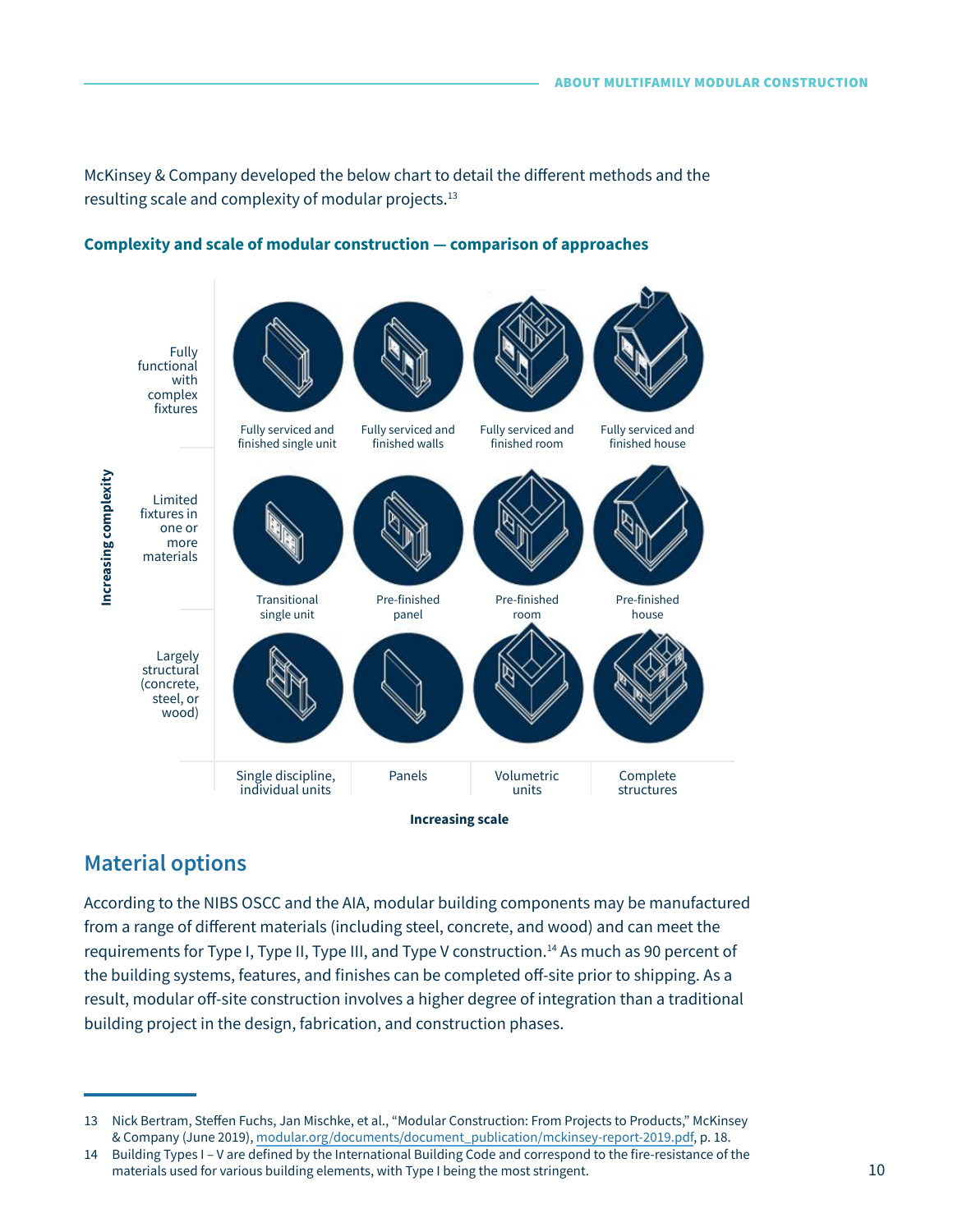### **Podium base**

Modular designs can be built on a slab foundation or can easily be stacked on top of sitebuilt podiums. This is an excellent "hybrid" solution blending traditional and modular methodology and works well when expansive retail, commercial, or parking garage spaces are needed below. A multifamily mixed-use project may employ this method. Timed correctly, when the podium spaces are completed, the modules are all ready to ship to the site. This approach requires good communication and coordination between the modular builder and the general contractor if they are different entities, which can be accomplished through the implementation of a scope delineation matrix document such as the example in Appendix A.

## **The Modular Market Is Growing**

The number of all types of commercial properties built with modular construction has been growing. To determine the size of the current U.S. market, the Modular Building Institute (MBI) obtained data from state modular administrative agencies, which are in charge of the review and labeling of PMC modules. Per the data, production of labeled PMC modules grew each year between 2016 and 2018 (see figure below).<sup>15</sup>



#### **Modules produced — all commercial sectors**

<sup>15</sup> "Permanent Modular Construction Report," p. 26.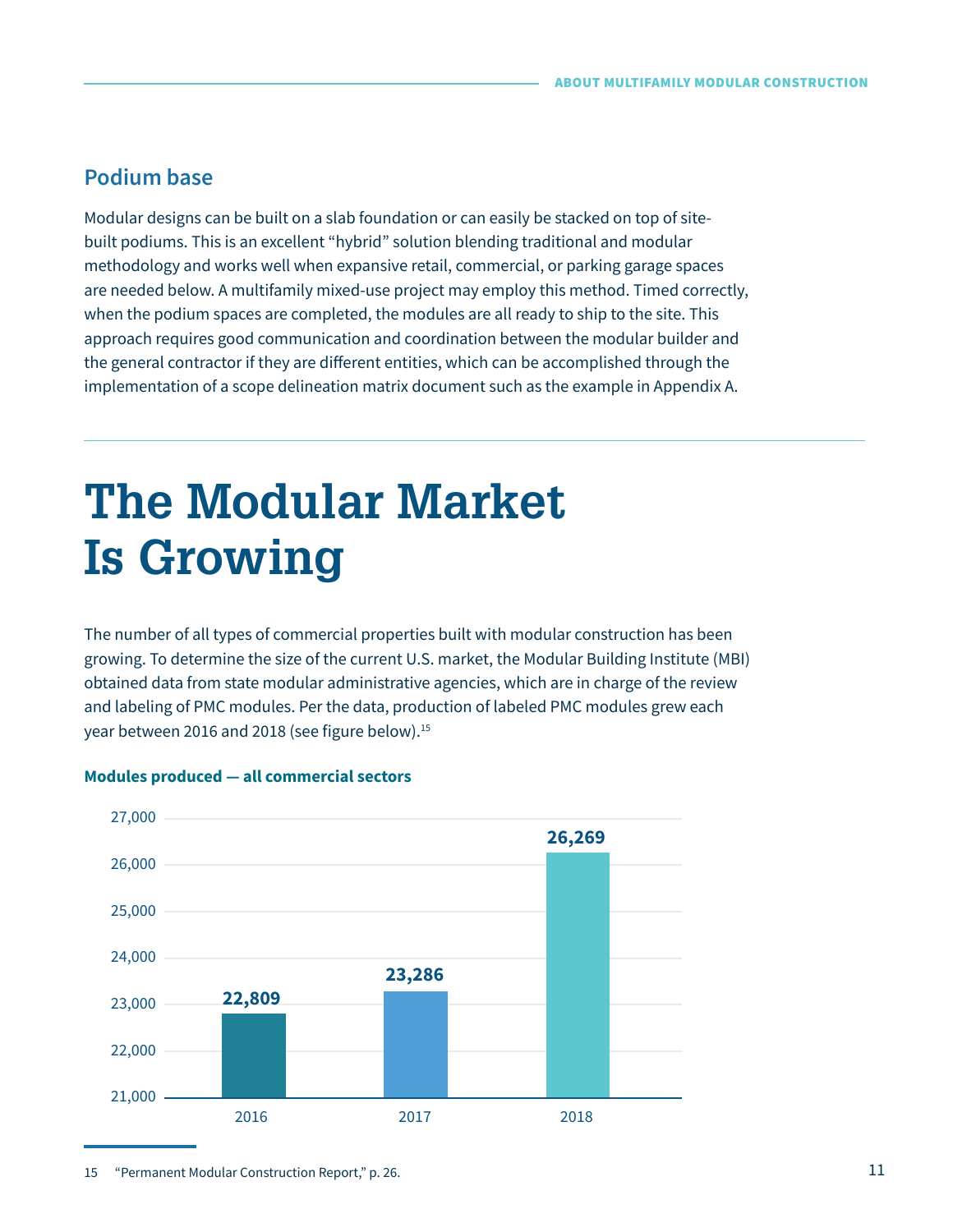At the aggregate level, permanent modular construction has continued to see gains in overall market share. According to data from the MBI, in six key North American market segments (multifamily housing, retail/commercial, education, health care, institutional and assembly, and office and administrative), the overall market share of PMC projects in 2018 was 3.67 percent, for a total value of all PMC projects of nearly \$9 billion.<sup>16</sup> This represents a significant increase from 2015, which had an overall market share of 2.43 percent (approx. \$3.7 billion value).

#### **Permanent modular construction market share**



Per the MBI, the multifamily housing market was the fastest growing sector for the modular industry in 2018.<sup>17</sup> Total production of modular multifamily housing units more than doubled from 2017 to 2018, with 2,314 modules built. Based on state-labeling data, the multifamily market accounted for approximately 8.9 percent of all industry production in 2018, up from 5 percent in 2017.

The market for modular across all sectors of the building industry is expected to continue to grow. This is due to a number of factors:

• Demand: There is a significant demand for new buildings on a short schedule. Many markets are facing structural supply shortages, meaning that an increase in building supply on a reduced schedule will make modular building increasingly attractive.

<sup>16</sup> "Permanent Modular Construction Report," p. 36. (The market share percentage is derived from dividing the value of PMN projects by a three-year moving average of construction starts value.)

<sup>17 &</sup>quot;Permanent Modular Construction Report," p. 16.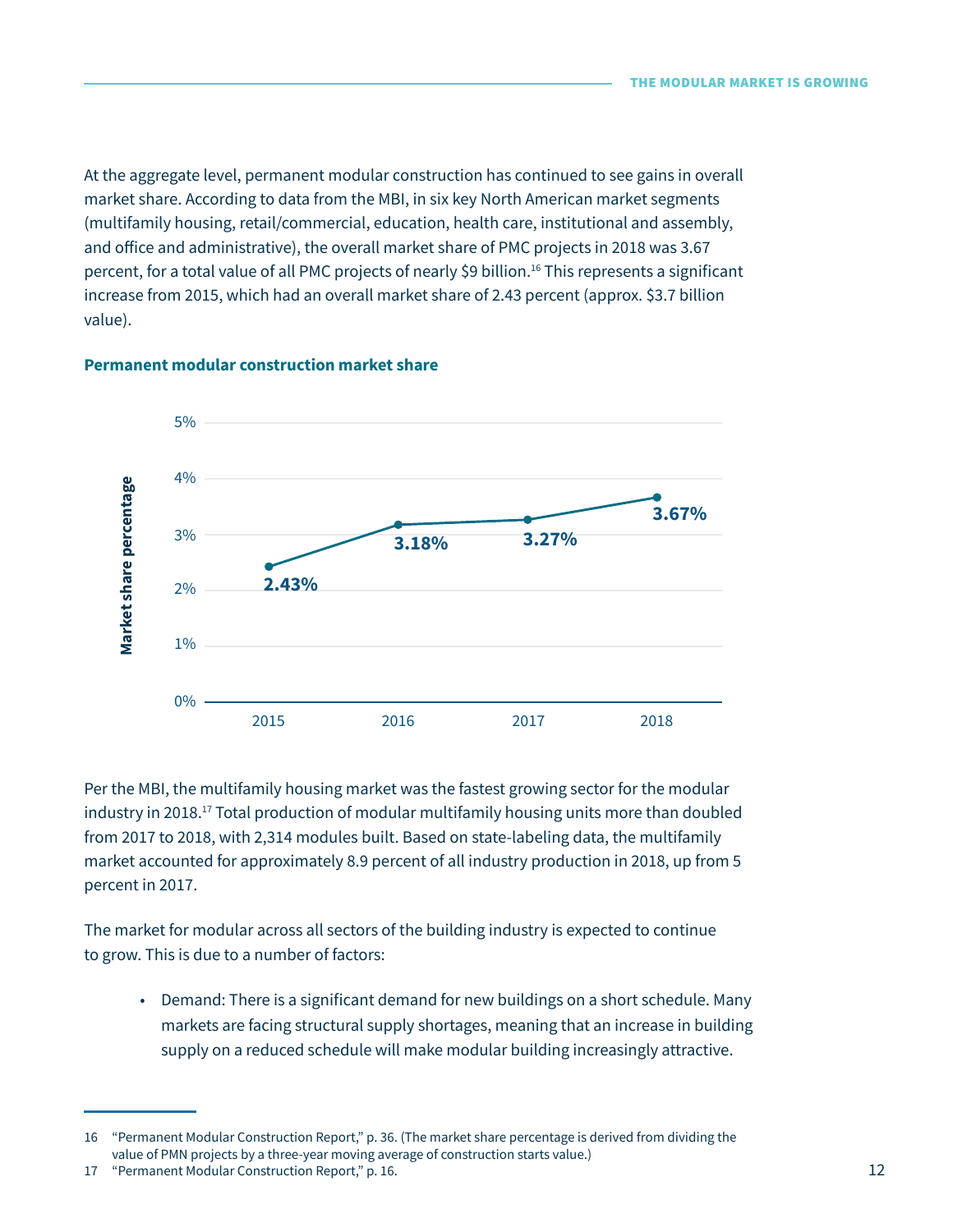- Labor supply pressure: The building industry has a labor shortage and rising costs. As labor becomes more expensive, transitioning to modular construction allows for more cost efficient and predictable manufacturing labor to be utilized in construction. Modular construction achieves efficiencies in productivity over traditional construction due to various site and weather elements.
- Increased market acceptance/adoption and increased understanding of modular techniques and processes.
- Improving regulatory environment for modular projects. For example, the International Code Council is developing standards to support increased consistency in permitting, plan review and inspection, and ramping up educational offerings for code officials and other regulators.<sup>18</sup>
- Providing more cost certainty in projects.

## **Advantages to Modular Construction**

When planned and executed correctly, modular construction shows some significant benefits over traditional on-site construction techniques. A survey conducted by the NIBS OSCC in 2018 indicated that the primary benefits of utilizing modular (and other off-site construction practices) were a reduced project schedule, an improved quality of the product, and more cost effectiveness.<sup>19</sup> These and other potential advantages are explored below.

## **Quality**

Quality control and consistency is greatly improved in the manufacturing setting through the use of precise fabrication tools, such as computer-aided design, manufacturing (CAD/CAM), and the ability to automate certain processes. This is especially beneficial "when it comes to the installation of sensitive high-tech components," including fire safety, security systems, or sensorbased environmental controls.<sup>20</sup> Factory-produced modular components are less affected by weather and other factors present during a traditional build. Additionally, per McKinsey, modular pre-fabrication can significantly reduce rework costs, resulting in cost savings.<sup>21</sup>

<sup>18 &</sup>quot;Off-Site Construction Solutions for Today's Challenges," International Code Council, iccsafe.org/offsite.

<sup>19 &</sup>quot;Report of the Results of the 2018 Off-Site Construction Industry Survey," National Institute of Building Sciences Off-Site Construction Council (2018), cdn.ymaws.com/www.nibs.org/resource/resmgr/oscc/oscc-2018surveyreport.pdf.

<sup>20</sup> "Design for Modular Construction," p. 13.

<sup>21</sup> "Modular Construction: From Projects to Products," p. 18.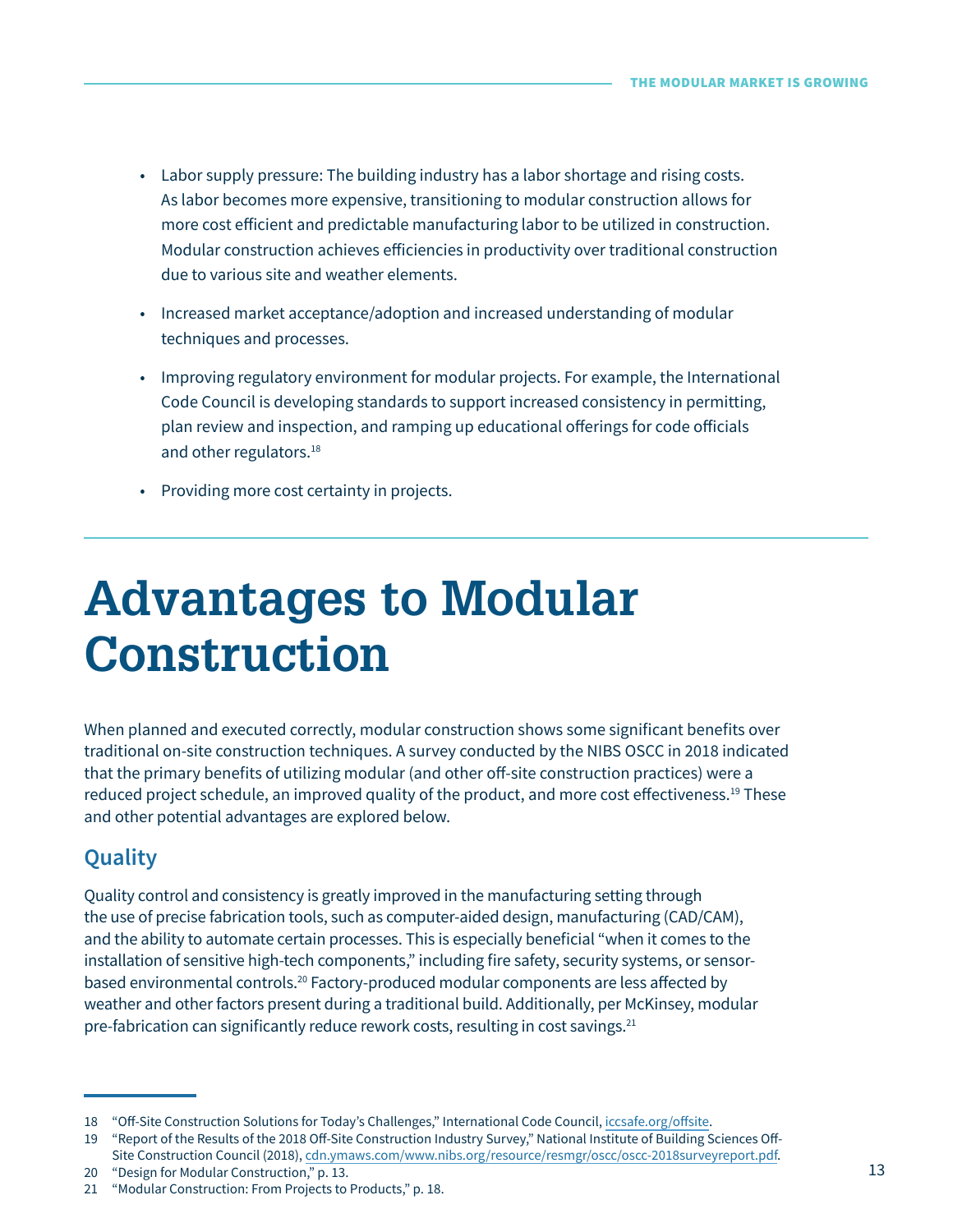In survey data published in 2020 by Dodge Data and Analytics, 90 percent of respondents reported that modular construction contributed to the improved quality of a project. Among architects and engineers, improved quality was the most commonly reported benefit.<sup>22</sup>

### **Safety**

Removing what is, on average, 80 percent of a construction project from the site location and transferring it to a controlled environment significantly reduces the construction hazards of a typical build by shortening on-site time, activity exposure, and hazard exposure — not just to the construction workers, but to the surrounding community. For many survey respondents, improved safety is viewed as a top benefit of modular construction. In general, modular construction results in a safer working environment for workers, due to a more controlled setting in a factory, reduced exposure to adverse weather, and other construction site dangers.<sup>23</sup> Additionally, work performed in the factory reduces the need for heavy machinery on-site, reducing the risk of worker injury.<sup>24</sup> Data from U.S. Bureau of Labor Statistics indicates that rates for fatal injuries are lower in manufacturing than in traditional on-site construction.

## **Productivity**

According to McKinsey, up to 80 percent of labor activity traditionally performed on-site can be moved to an off-site manufacturing facility.<sup>25</sup> Productivity improves in the following ways:

- Per McKinsey, "The more standardized, automated, and controlled operating environment of a factory can double productivity above what can be achieved with traditional builds."<sup>26</sup>
- Additionally, according to the Bureau of Labor Statistics, "Fifty-seven percent of activities in construction are wasteful and non-value adding."<sup>27</sup> Replacing these activities with the more efficient manufacturing process can reduce costs and schedule.

Other considerations, per the NIBS OSCC and the AIA, include reduced delays due to adverse weather and a more controlled workflow, which can all lead to increased productivity.<sup>28</sup>

<sup>22</sup> "Prefabrication and Modular Construction 2020," Dodge Data & Analytics (2020), modular.org/documents/public/ PrefabModularSmartMarketReport2020.pdf, p. 39.

<sup>23</sup> "Design for Modular Construction," p. 13.

<sup>24 &</sup>quot;Modular Construction for Multi-Family Affordable Housing," WSP (February 2018), cdn.ymaws.com/www.nibs.org/ resource/resmgr/oscc/epa-modular-construction-for.pdf, p. 14.

<sup>25</sup> "Modular Construction: From Projects to Products," p. 14.

<sup>26</sup> "Modular Construction: From Projects to Products," p. 14.

<sup>27</sup> Smith, "Off-Site and Modular Construction Explained."

<sup>28 &</sup>quot;Design for Modular Construction," p. 13.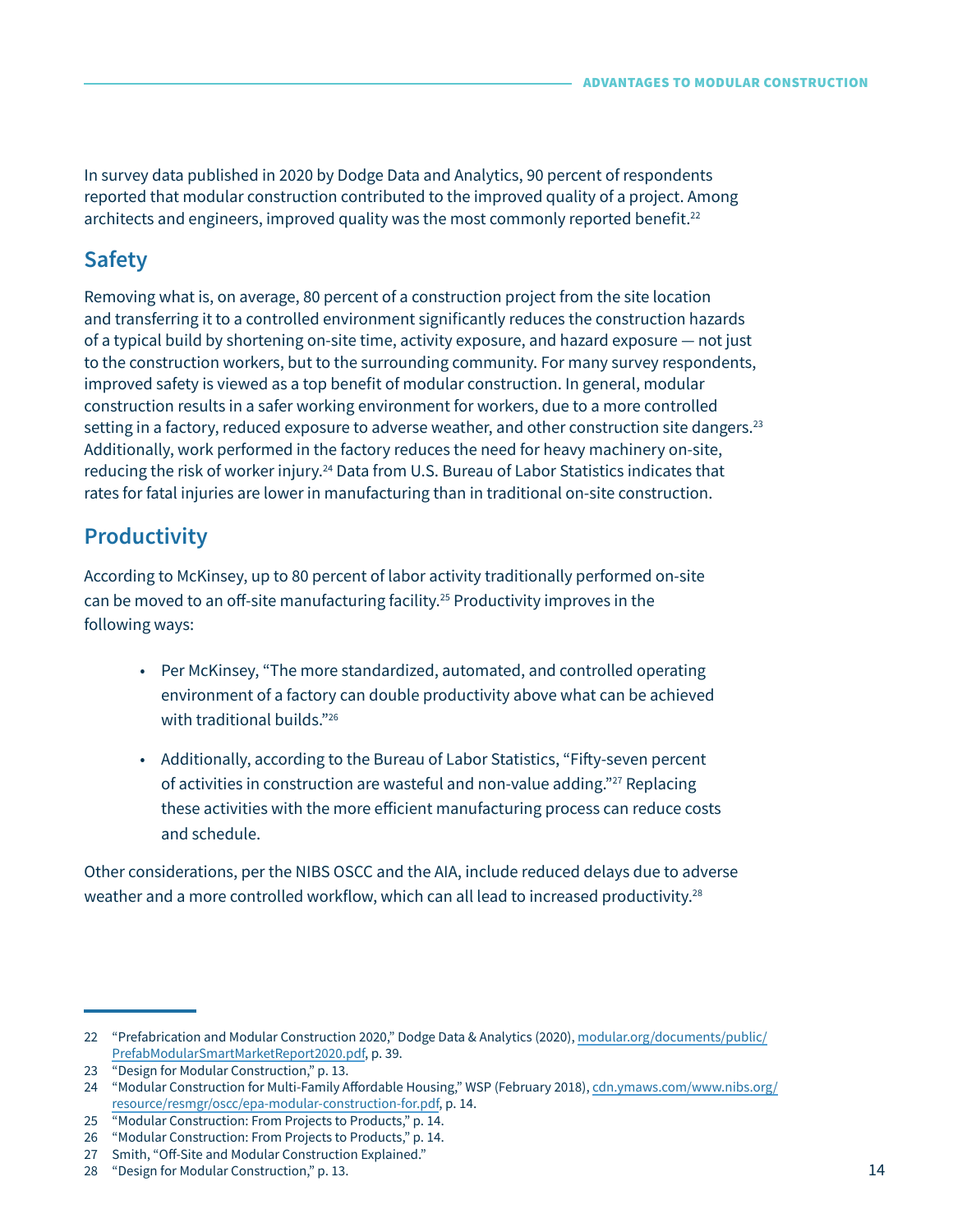### **Schedule**

When done properly, modular products can reduce a construction schedule by 20 to 50 percent and can "reliably accelerate projects," per McKinsey.<sup>29</sup> These schedule advantages are due to a number of factors:

- A more predictable schedule. For example, constructing much of the building in a factory setting significantly reduces weather delays.
- The off-site manufacturing process is "far faster than the equivalent building process on-site."<sup>30</sup> This is due in part to the factory environment and increasing levels of automation.
- While the building components are being fabricated at a plant, the site work is also happening, so that what is normally a traditional linear sequence becomes a concurrent one. This has a significant effect on the overall development timeline.
- Supply chain issues are reduced, as manufacturers may have achieved greater network efficiencies with material suppliers.
- Materials and building components are delivered "just in time," according to when they are needed at the building site.<sup>31</sup> This reduces the time spent on on-site construction.
- Reduced need for rework and enhanced quality control.

The below chart from the Modular Building Institute highlights the potential schedule savings of modular construction over traditional on-site builds.



<sup>29 &</sup>quot;Modular Construction: From Projects to Products," p. 10.

<sup>30</sup> "Modular Construction: From Projects to Products," p. 11.

<sup>31</sup> "Design for Modular Construction," p. 14.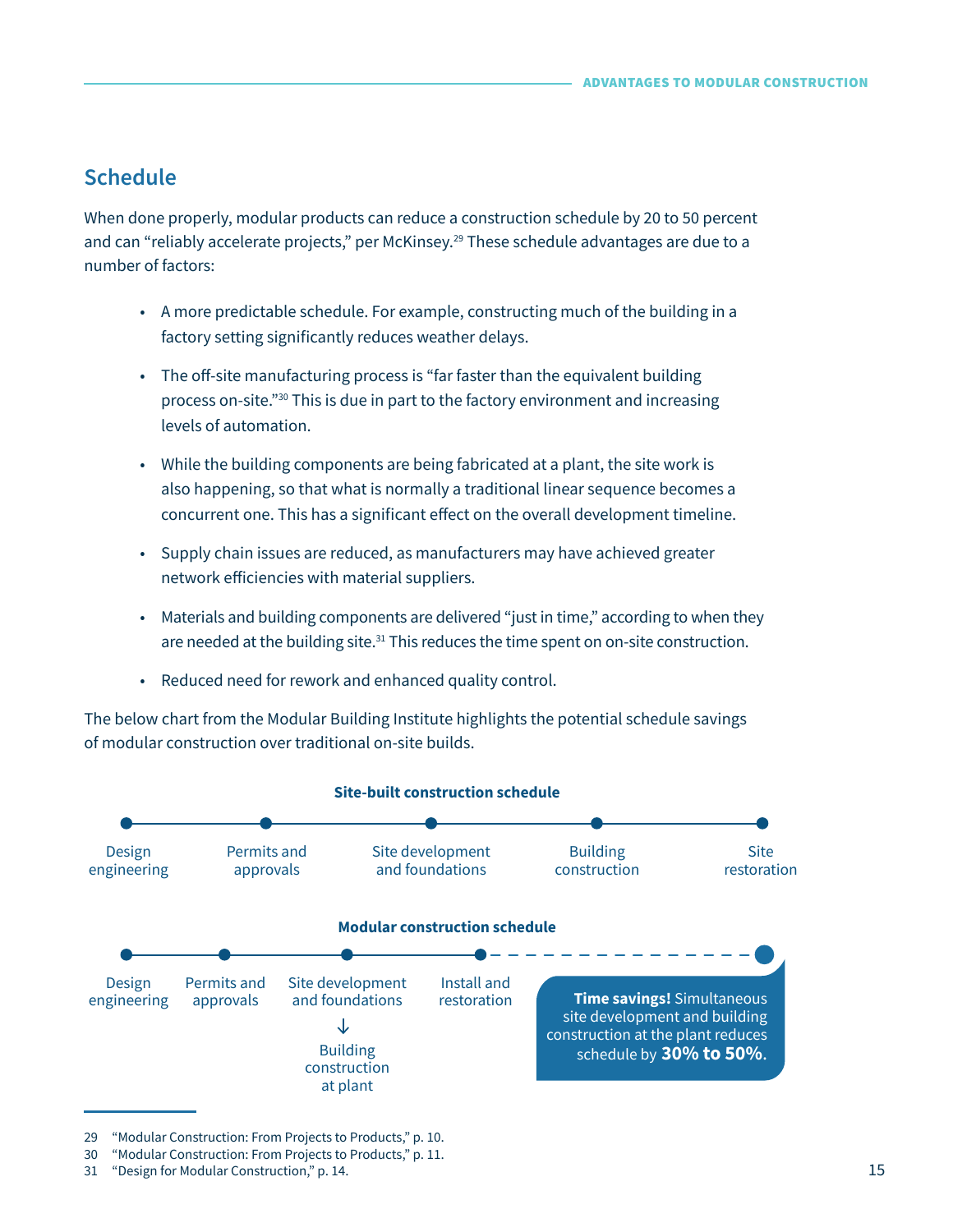## **Sustainability and resource reduction**

Modular construction can allow for significant gains in sustainability and a reduction in the overall use of materials and other resources. Below are some of the factors that contribute to this:

- The factory setting allows for efficient control of material use, reducing waste.
- Per the AIA, much of the surplus material can be "captured and recycled back into the inventory for use on other projects."<sup>32</sup>
- Construction in a factory setting allows for centralized procurement and greater flexibility on sourcing for materials and products.
- Travel by laborers, fewer trucks required on-site, and other small material deliveries can reduce emissions from transportation and other sources.
- Improved operations of modularly constructed projects also impact sustainability. Improved quality of the building (such as thermal improvements or envelope performance) developed under factory conditions can improve performance and increase efficiency.
- Reusability of a modular building can extend the "cradle to grave" lifecycle. If the building is no longer needed or becomes abandoned at its current location, it can more effectively be moved with significantly more of it intact to be repurposed elsewhere, and it can be less expensive than building new.

Green building certification programs such as Green Building Initiative's Green Globes Certification give credit toward certification for the use of prefabricated and modular building components.

## **Cost, cost certainty, and value**

The cost comparison between a modular build and a traditional build cannot generally be measured by the cost per square foot at the time of construction. The pro formas of each approach will consider different factors:

- Modular construction will be faster than traditional, and therefore the reduced cost of construction financing must be considered in the analysis.
- Modular construction will allow a revenue-generating building to be open sooner, so the increased revenue must be considered.

<sup>32</sup> "Design for Modular Construction," p. 15.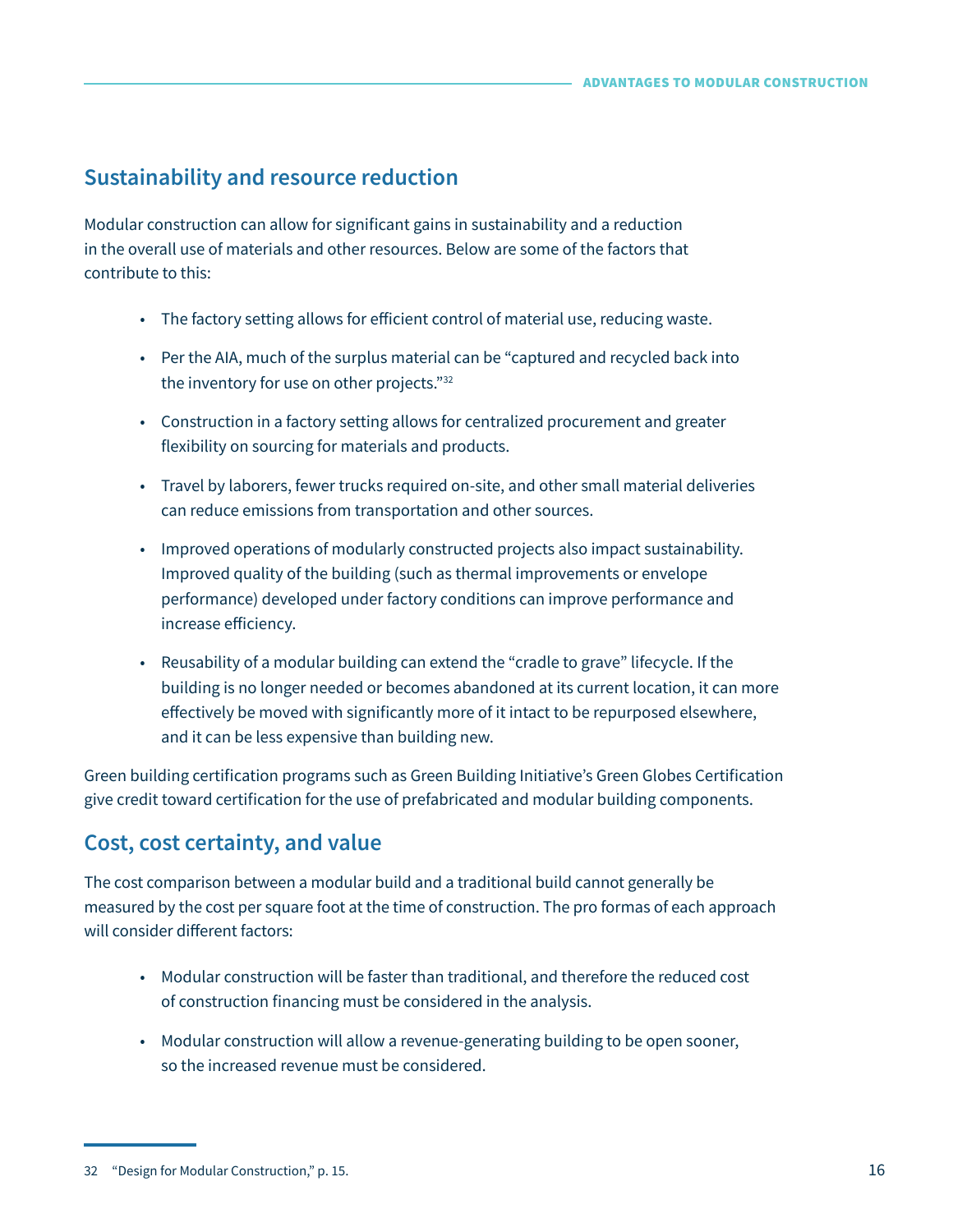- Modular construction will reduce the amount of on-site activity and time. Therefore, the cost of project management, on-site supervision, and site security will be reduced and must be considered.
- Modular construction can deliver per square foot cost savings for a project, though these savings are not guaranteed. Modular projects, with proper planning and coordination at all phases of the construction process, have yielded cost savings. However, these savings have not been consistent and often involve tradeoffs. As noted by McKinsey, the projects most likely to deliver cost savings are those that are easily repeatable and have the highest proportion of labor-intensive activities.<sup>33</sup> These include student housing and affordable housing.
- Cost certainty is a major contributor in the offering of modular construction. When following the "best practices and strategies" for a successful project outcome, the need for early decision making that supports the accelerated construction process will minimize or eliminate the building change orders that can cause budget overruns. It also eliminates many of the variables in pricing that can occur as a result of volatile or increased market demand in construction and the effect of those labor or sub-trade shortages and availability.

Below are some of the factors that can contribute to reduced costs on PMC projects:

- Cost savings from factory work instead of on-site work, including lower labor costs (particularly specialty labor), improved safety, resistance to adverse weather, and reduced schedule.
- Integrated processes reduce the need for subcontractors and expensive subcontractor overhead.
- Economies of scale of material stock, as orders can be placed for higher volume.<sup>34</sup>
- Reduced materials and waste and increased sustainability.

Additionally, the precision and repeatability of a building constructed in a factory setting may significantly improve building performance, reducing lifecycle costs.

<sup>33</sup> "Modular Construction: From Projects to Products," p. 14.

<sup>34 &</sup>quot;Modular Construction for Multi-Family Affordable Housing," p. 11.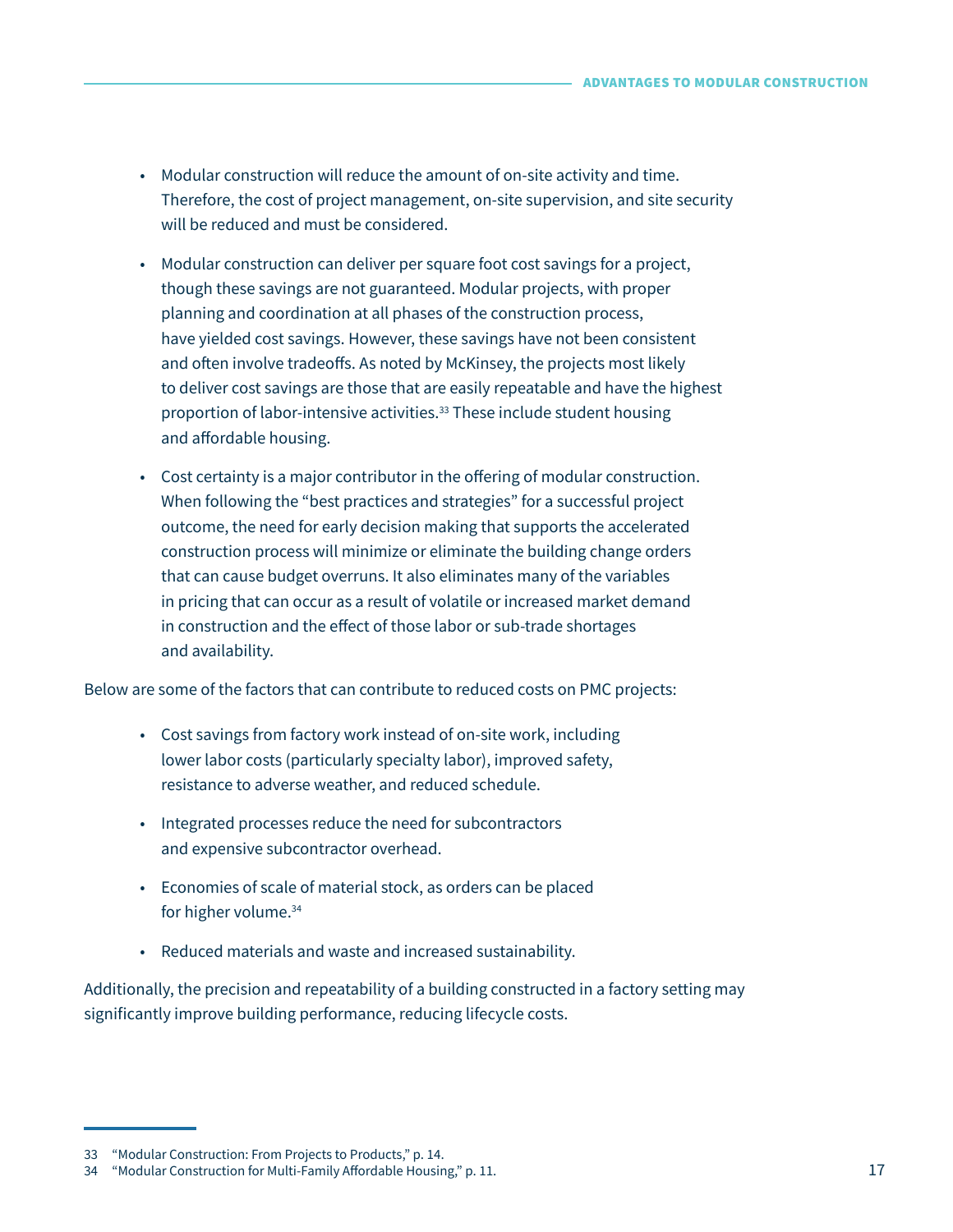It should be noted that there may be instances where the cost of a project can increase when compared to conventional construction. These could include:

- When the project is not designed modular to begin with and requires reengineering.
- If site locations cause increased road closures, transportation logistics, or restricted truck or crane access for modules.
- If decisions are not made when needed, and rework is required after production has begun.

In most instances however, any identified additional costs can either be offset by the cost benefits over the lifecycle of the project, or by following best practices established by the modular industry.

## **Challenges of Modular Construction**

Despite the potential schedule and cost benefits made possible by utilizing modular construction, there are some challenges for those new to this process. These include both project-specific challenges as well as issues for the overall construction industry, which contribute to slowing the rate at which modular is adopted. As noted by the NIBS OSCC, "The principles of cost, schedule, labor, scope, quality, and risk represent a sliding scale of opportunity rather than definitive answers."<sup>35</sup> It should be noted that today many of the industry challenges are a result of a lack of understanding of best practices. While the benefits are now more easily identified and understood, the "how-to" is less so and can cause hesitation in adoption or buy-in, in large part due to this lack of understanding about the process. Moreover, not understanding how to work with the modular process, which is significantly different than the conventional, can cause a modular project to fall short of the successful outcome expected by the stakeholders.

• **Increased coordination required** — Modular builds require increased coordination among the design team, the modular manufacturer, and the on-site construction management team, particularly in the early stages of the project. Per the NIBS

<sup>35</sup> Smith, "Off-Site and Modular Construction Explained."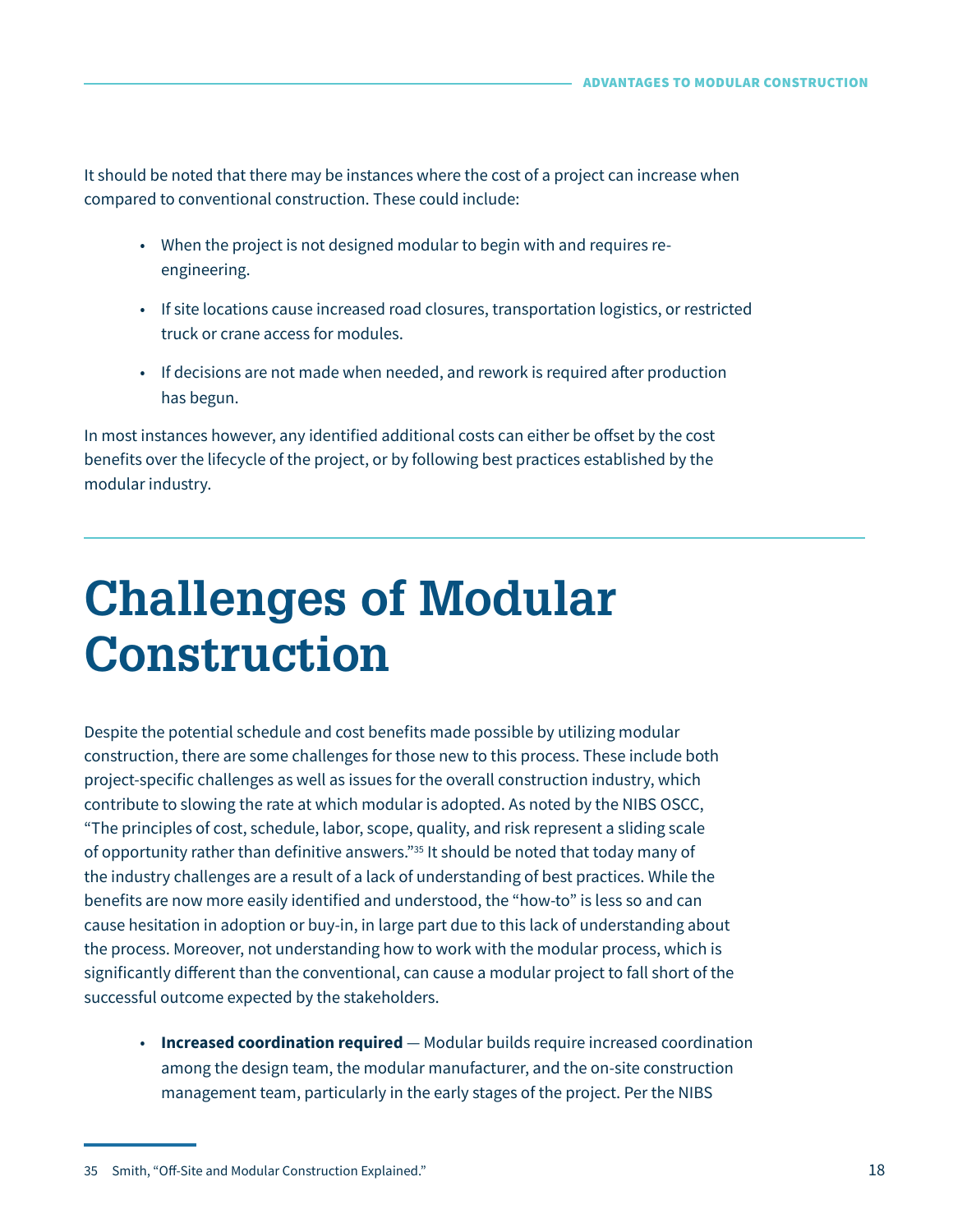OSCC, "Off-site delivery and early planning are co-lateral projects."<sup>36</sup> Though this increased coordination can be of benefit to the project, it does require early buy in and agreement from all stakeholders.

- **Greater upfront draw percentage**  The payment schedule required for modular projects requires capital earlier in the project than in traditional construction. $37$ Manufacturers require up front capital in order to procure all materials and begin producing a design. Modular construction also does not easily allow construction lenders to assess draws based on work complete, the traditional method for providing loans during a project.
- **Regulatory overlap** While modular project *must* be built to the same local code as traditional construction, additional requirements may result from a modular project. For example, some code agencies may require additional reviews for different project stages.<sup>38</sup> Additionally, state and local governments may have different fees and requirements for approval and transportation of modular units. While regulatory challenges are not unique to modular construction, there are some requirements specific to modular that vary from state to state, creating an inconsistent regulatory framework for the industry.
- **Technical limitations** Per the NIBS OSCC, the below are also notable disadvantages to modular or off-site construction:
	- › Structural bulkiness: Floor-to-floor heights and wall thicknesses affected.
	- $\rightarrow$  Transportation restrictions limit module and panel size.
	- $\rightarrow$  Spans and configurations of design are somewhat restricted.
	- › Lack of transparency in overhead, profit margin, transport, setting (cranes), and associated increase in designer fees if new to the process.
	- $\rightarrow$  Flexibility and changeability of structure through future renovations becomes more difficult.

<sup>36</sup> Smith, "Off-Site and Modular Construction Explained."

<sup>37 &</sup>quot;Modular Construction for Multi-Family Affordable Housing," p. 11.

<sup>38 &</sup>quot;The Rise of Modular Construction: Emerging Commercial and Legal Considerations," National Institute of Building Sciences Off-Site Construction Council, cdn.ymaws.com/www.nibs.org/resource/resmgr/oscc/OSCC\_Riseof-ModConstr.pdf, p. 1.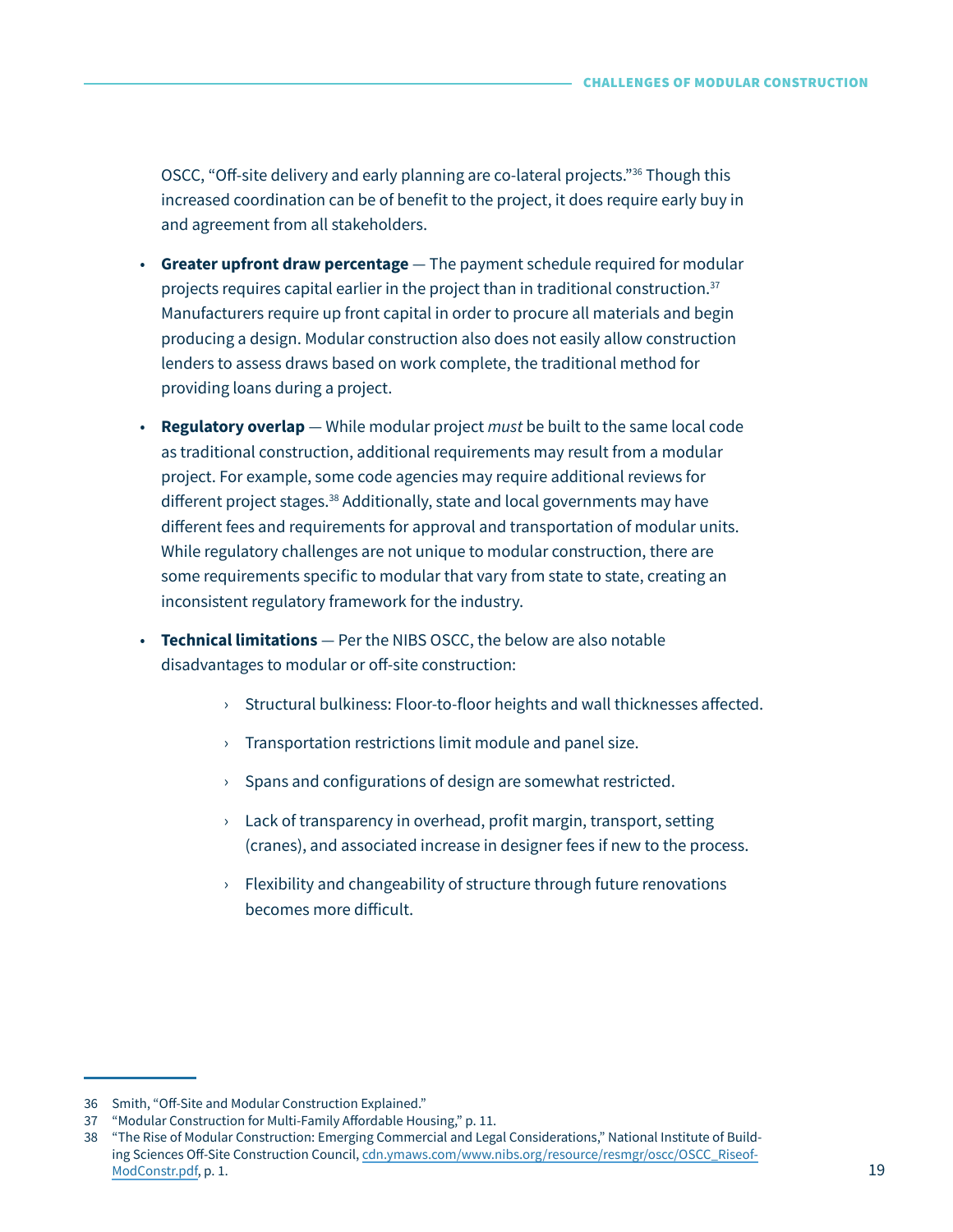## **The Manufacturing and Construction Process**

Traditional construction projects are typically made up of five steps:

- Design and engineering.
- Permits and approvals.
- Site developments and foundations.
- Building construction.
- Install and site restoration.

Typically, site development and foundations and building construction are performed sequentially — site development and foundations must be completed before the building can be constructed on-site. Modular techniques and processes allow for building construction to occur at the factory while the site development and foundations are completed. This can significantly reduce schedule time.

## **Building construction/manufacturing**

During the design phase, generally, the agreed-upon design will seek to maximize the size of the modules in order to limit the total amount to be fabricated, transported, and installed at the site. The maximum size of the modules will depend on applicable transportations regulations, which vary across states and localities and also include federal transportation rules. Per the NIBS OSCC and the AIA, "Modules typically measure between 12- to 14-feet wide, 50- to 60-feet long, and 11.5- to 13-feet high."<sup>39</sup>

Formulating and constructing the building in a factory environment are controlled by a production manager within a flow of processes and subprocesses. Often automated, the formation of building components requires enhanced utilization of information and communication technology, building information modeling, computer-aided design, and computer-aided manufacture. Off-site assemblies should be designed for manufacture and assembly utilizing "a series of standard component parts accessed from a product family architecture that can be mass-customized utilizing CAD."<sup>40</sup>

<sup>39 &</sup>quot;Design for Modular Construction," p. 34.

<sup>40</sup> Robert Hairstans, et al., "Building Offsite: An Introduction," UK Commission for Employment and Skills, cs-ic.org/media/1291/building\_offsite\_an\_introductioncompressed.pdf, p. 12.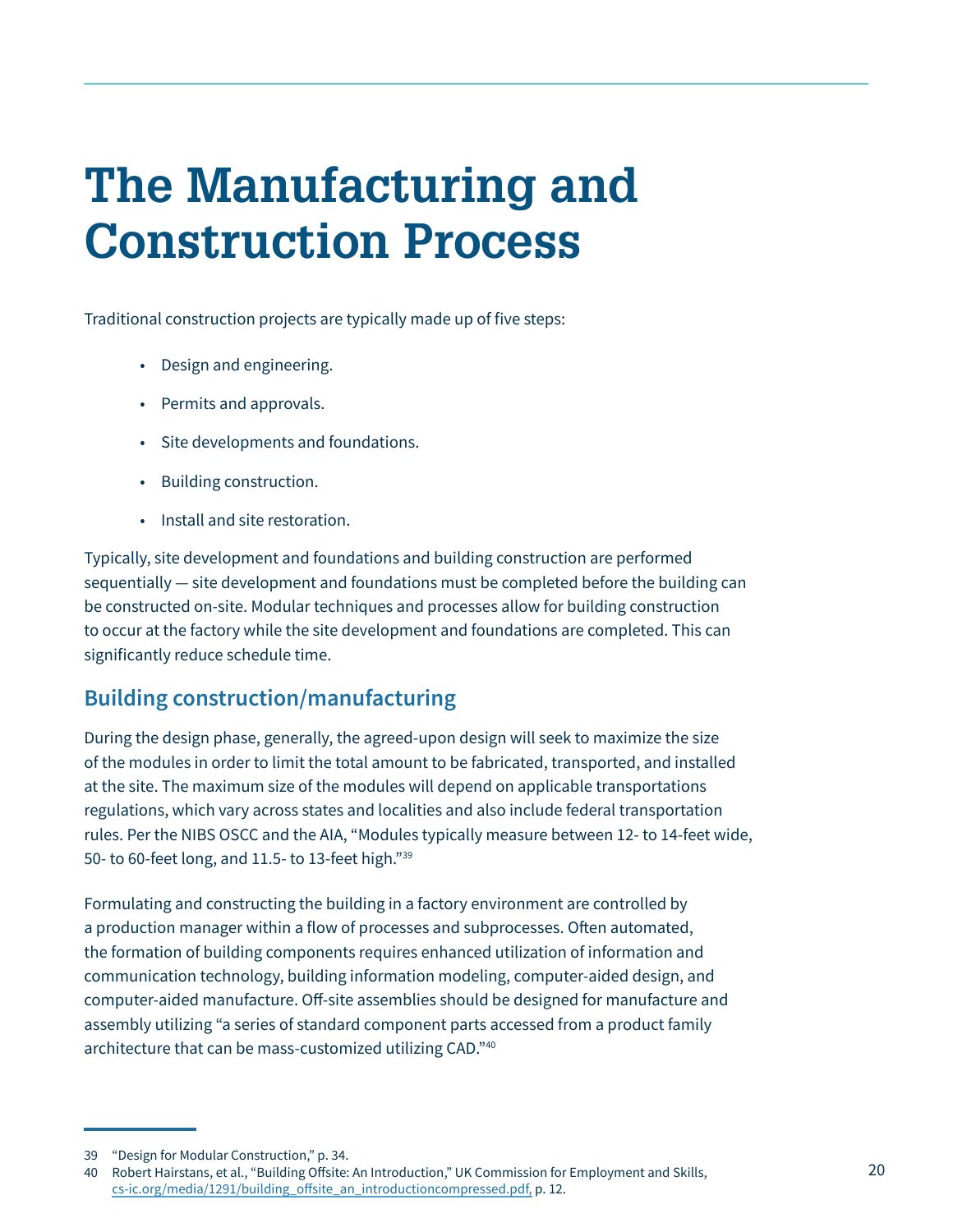Per the AIA, "Unlike traditional on-site contruction, in which the building is generally completed from the outside in, prefabricated volumetric building modules are typically constructed from the inside out."<sup>41</sup> The box frame of the module is completed first, with interior finish added, mechancial, electrical, and plumbing components and insulation installed, and exterior sheathing and cladding added last.

3

4

#### **Phase 0** general

0

material assembly

#### **Phase 1**

floor framing and decking int./ext. wall framing "box" mounted to chassis

#### **Phase 2**

roof framing/mounting ceiling attached to "box" interior partition installation rough plumbing

**Phase 3** sheetrock (walls) rough electrical (walls)

#### **Phase 4**

2

1

sheetrock (ceiling) batt/spray foam insulation rough electrical

#### **Phase 5**

exterior plywood sheathing rough opening cleanup general interior cleanup

**Phase 6** exterior plastic sheathing interior finish work (paint, trim)

5

6

7

8

#### **Phase 7** finish plumbing finish electrical install flooring

**Phase 8** install windows install siding weatherproof

## **Transportation**

When possible, the building team should ensure that "delivery timetables are carefully coordinated and adjusted according to the progress of the assembly process," along with having adequate staging areas set up for delivery.<sup>42</sup> The level of coordination required will of course depend in part on the size and complexity of the project. Additionally, the project team must ensure that it is in compliance with all state and local codes regarding transport and delivery, including associated fees. This is particularly true where construction and prefabrication are performed in differing localities or states. Per the NIBS, a "good rule of thumb" for distance of factory to the site is 500 miles maximum for shipping from a manufacturer to a job.<sup>43</sup>

<sup>41 &</sup>quot;Design for Modular Construction," p. 12.

<sup>42 &</sup>quot;Design for Modular Construction," p. 36.

<sup>43</sup> Smith, "Off-Site and Modular Construction Explained."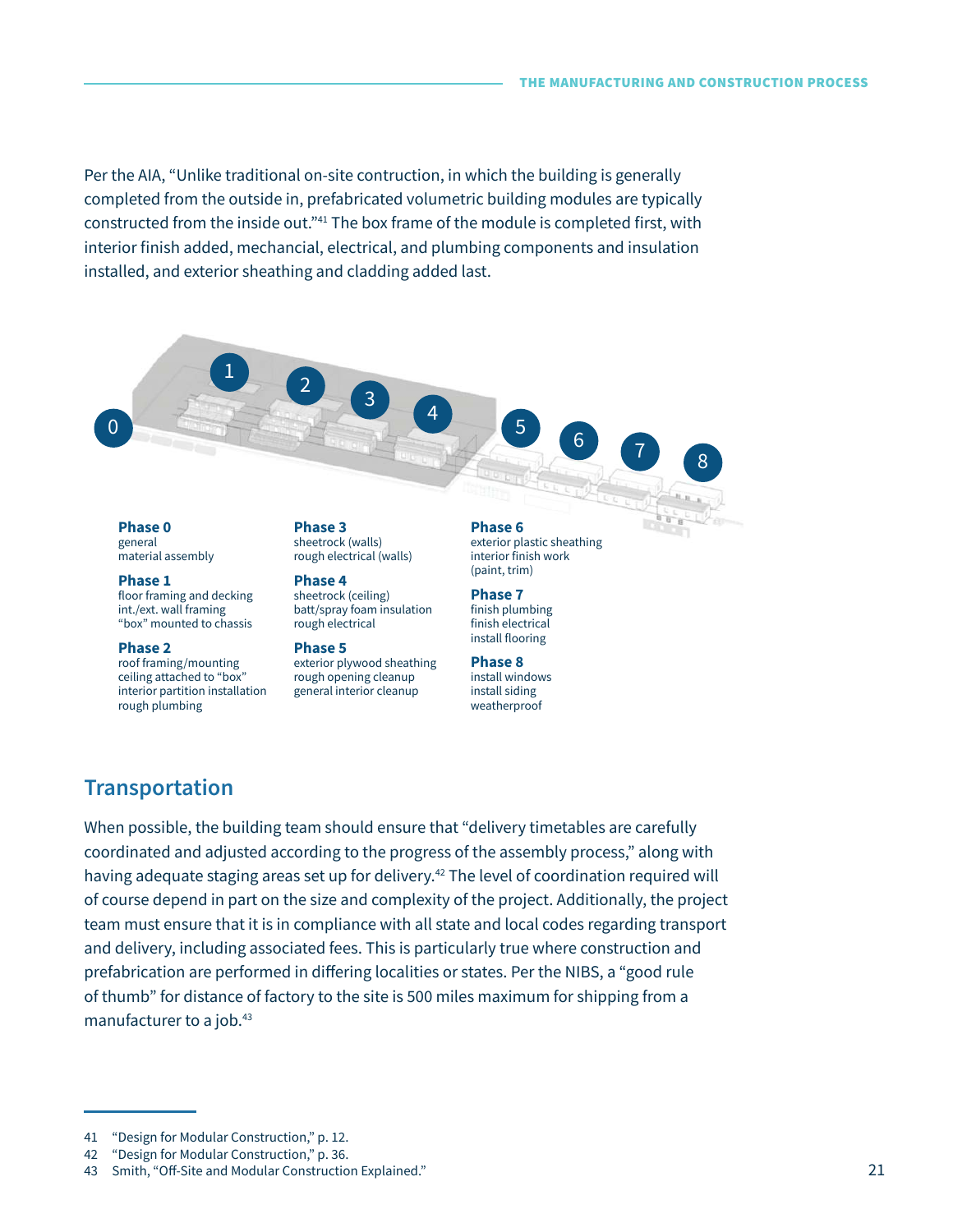## **Stacking of modules on-site**

Permanent modular construction (PMC) does not differ from traditional construction in establishing the site, including grading and drainage, soil conditioning, and utility work. As with traditional construction, the International Building Code is used to determine the type of construction. Once the foundation is established, there are different options for PMC attachments to foundation on-site (same as traditional construction).

Modular construction requires a crane to set large heavy boxes. There are two primary methods for craning modules: Use a spreader bar with belt strap slings around the belly of the modular box, or pick points on the corners of the module. In both cases, the lifting strategy needs to be accounted for in the structural design.<sup>44</sup>

Once the modules are connected together and secured to the foundation, infill sheathing is installed at all mate lines and, depending on the level of finish completed off-site, secondary water and air barriers and exterior cladding where necessary. The level of finish applied between the plant and the site depends on the geographical region or building type. Site finish-out elements that occur simultaneously with building finish-out include drives and parking, area lighting, entrance canopies, landscaping, signage, plumbing and electrical connections, irrigation sprinklers, and low-voltage systems tests.

## **Roles of development team**

A highly coordinated development team, and coordination with the manufacturer, is a must for modular construction deals. Having a detailed scope of work will help delineate the roles and responsibilities for each team member. The scope of work defines who does what to execute the project according to the specifications and ensures a cooperative and coordinated effort by all.<sup>45</sup> Appendix A is a sample scope of work (published with permission from NRB Inc.).

<sup>44 &</sup>quot;Getting the Most Out of Off-Site Construction: Steps for Success," National Institute of Building Sciences Off-Site Construction Council, cdn.ymaws.com/www.nibs.org/resource/resmgr/oscc/OSCC\_GettingMostoutofOSC.pdf.

<sup>45 &</sup>quot;Scope of Work Check List," NRB Inc.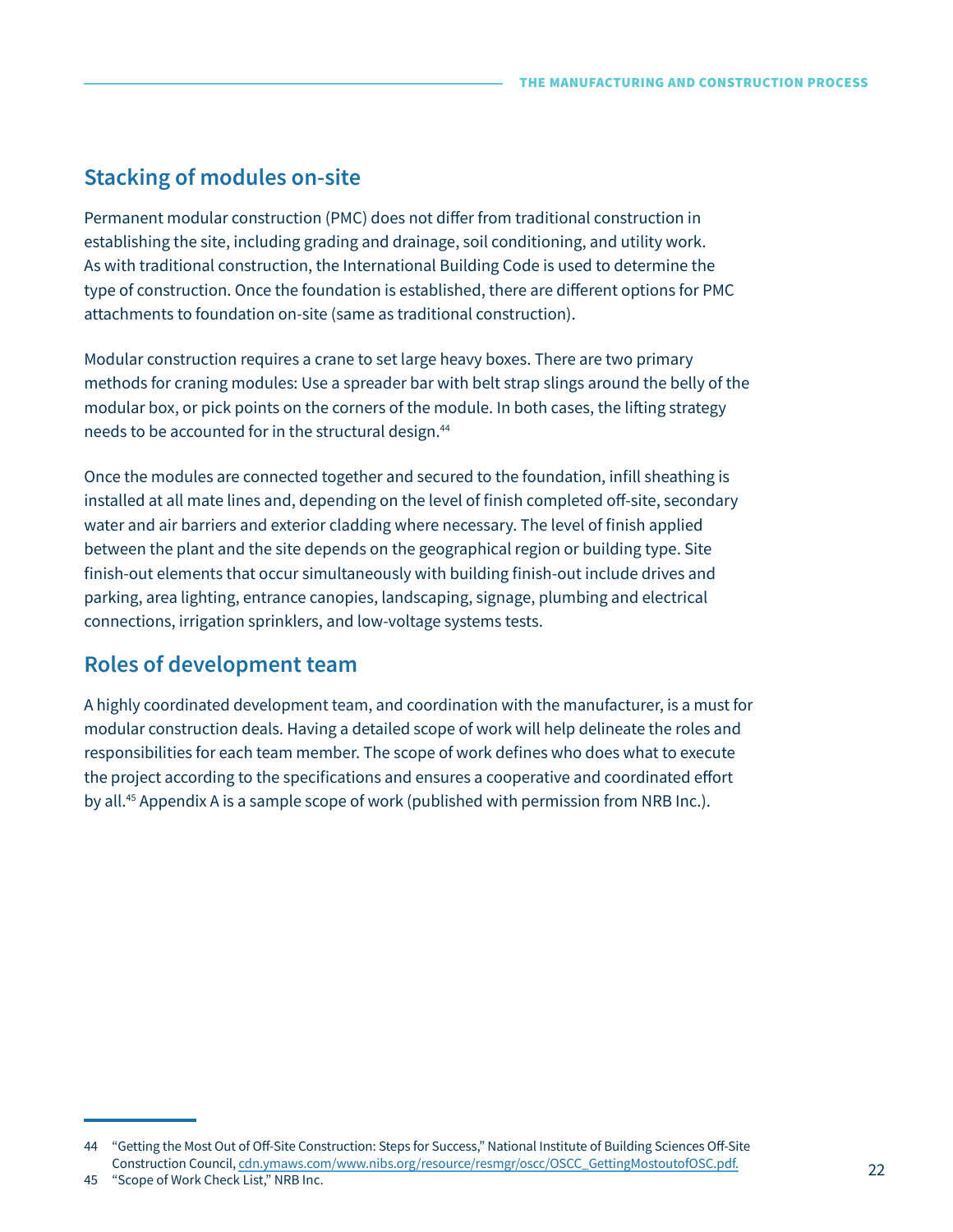## **Considerations When Choosing Modular**

According to the NIBS OSCC and the AIA, modular construction "has performed better on some building types, with certain building teams and in certain locations."<sup>46</sup> Below are some suggested guidelines for when to choose modular:

- Projects that demand a shorter construction schedule, such as buildings that must be operation quality, or retail units that demand an increased return on revenue.
- Repetitious projects, such as identical classrooms, single-family tract housing, laboratories, office units, or high-tech facilities.
- Projects that employ unique forms, unique sustainability requirements, or a higher degree of control in the end project.
- Availability of an experienced modular or off-site construction team.
- Sites that are difficult to access for traditional on-site construction, such as remote sites or densely populated urban areas.
- Sites with limited access to affordable materials or expensive labor.
- A building locality that is accommodating of off-site building processes.
- In disaster recovery areas, modular construction can be mobilized quickly to provide people with shelter or permanent housing.

## **Planning for a Modular Development**

The key to success in a multifamily modular deal is having a high degree of coordination among the development team and everyone involved in the development. The pace at which manufacturing moves leaves little room for error. Early decision-making is essential for things that, in a traditional site-built deal, can be decided much later in the process.

<sup>46</sup> Smith, "Off-Site and Modular Construction Explained."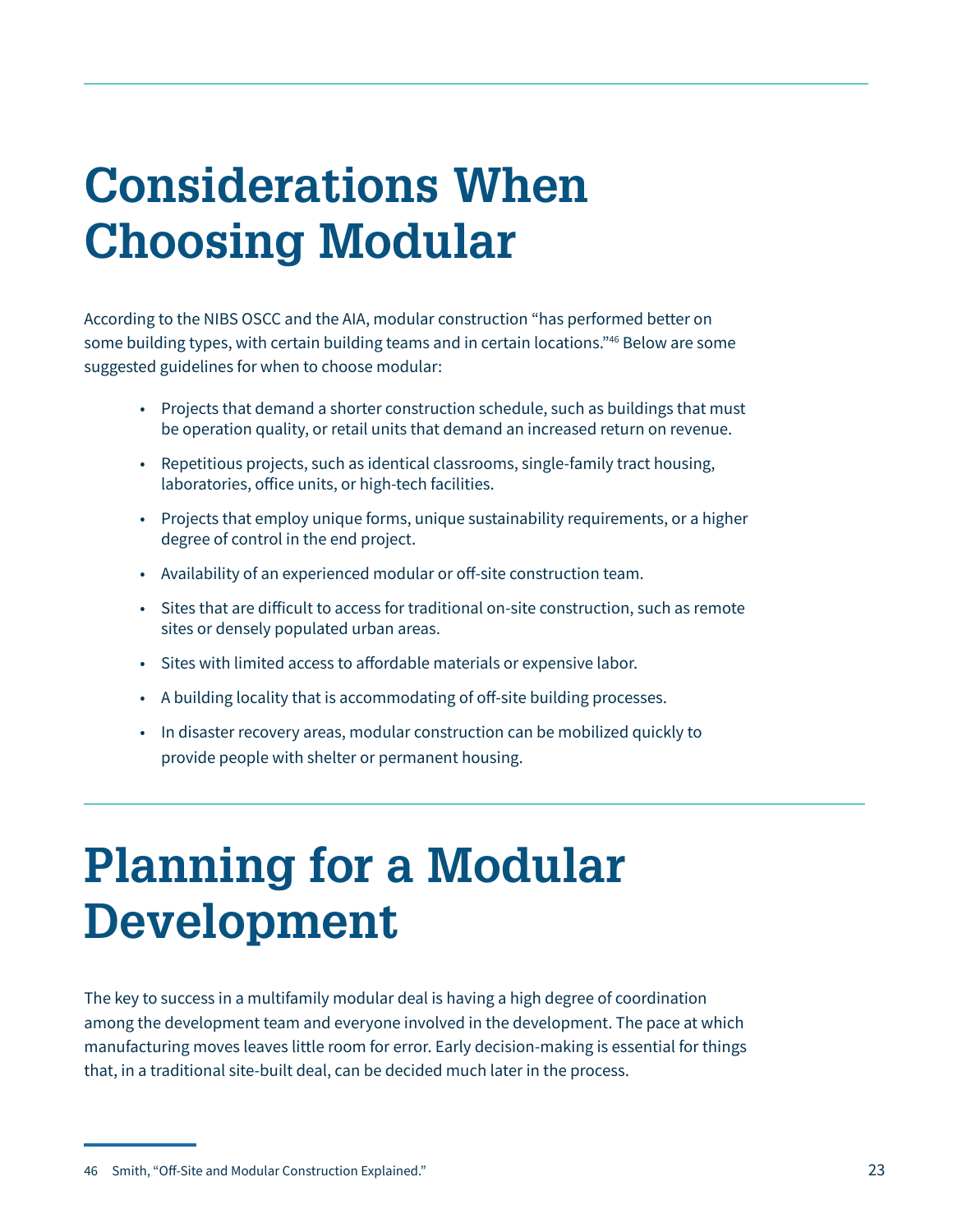For many markets, modular is still new and unfamiliar, so part of preparing for the development will be educating key players and stakeholders. Making the time to arrange for some meetings solely for this purpose, and even having stakeholders tour the factory, will help everyone involved feel more comfortable with modular construction.

## **Choosing a manufacturer**

As the market in North America grows, there are more modular and off-site construction manufacturers starting up, and there are some that have existed for decades. These manufacturers serve various commercial real estate markets, including multifamily housing. Performing due diligence on a manufacturer is not unlike the process for another contributor to a development; however, their level of involvement is so great (similar to that of a general contractor or builder) that doing a thorough evaluation is essential. Due diligence for a modular project should include an assessment of the manufacturer's portfolio to see what type of work they have completed, review of the manufacturer's history and capacity, site visits to developments at various stages of completion, and a tour of the manufacturing facility to learn about the company's process.

Manufacturers offer a range of services and can provide expertise throughout the planning, design, construction, and on-site assembly processes. It is important to establish up front the scope of work of the manufacturer and the roles of all members of the development team, including coordination between the architect and manufacturer early on.

## **Site considerations**

Site preparation for a modular development does not differ greatly from on-site construction. The developer needs to have a plan for where the modules will be delivered and staged for construction and for the positioning of the crane. The site will also need to be conducive to the delivery of the modules from the factory, so take into consideration the maneuverability of the delivery trucks at the site, the weight of the load on the streets and areas surrounding the site, and any local road weight and transportation restrictions.

### **Insurance and ownership**

When planning for a development, establish with the manufacturer when their liability for the modules begins and ends. Ensure that the modules are covered at all stages of the process: in the factory during manufacturing, while being loaded for transport, while being transported, the unloading from trucks to the site, while the modules are on the site, and while they are being stacked with a crane. By establishing these parameters, it will be clear who is responsible for loss or damage at every moment of the development process.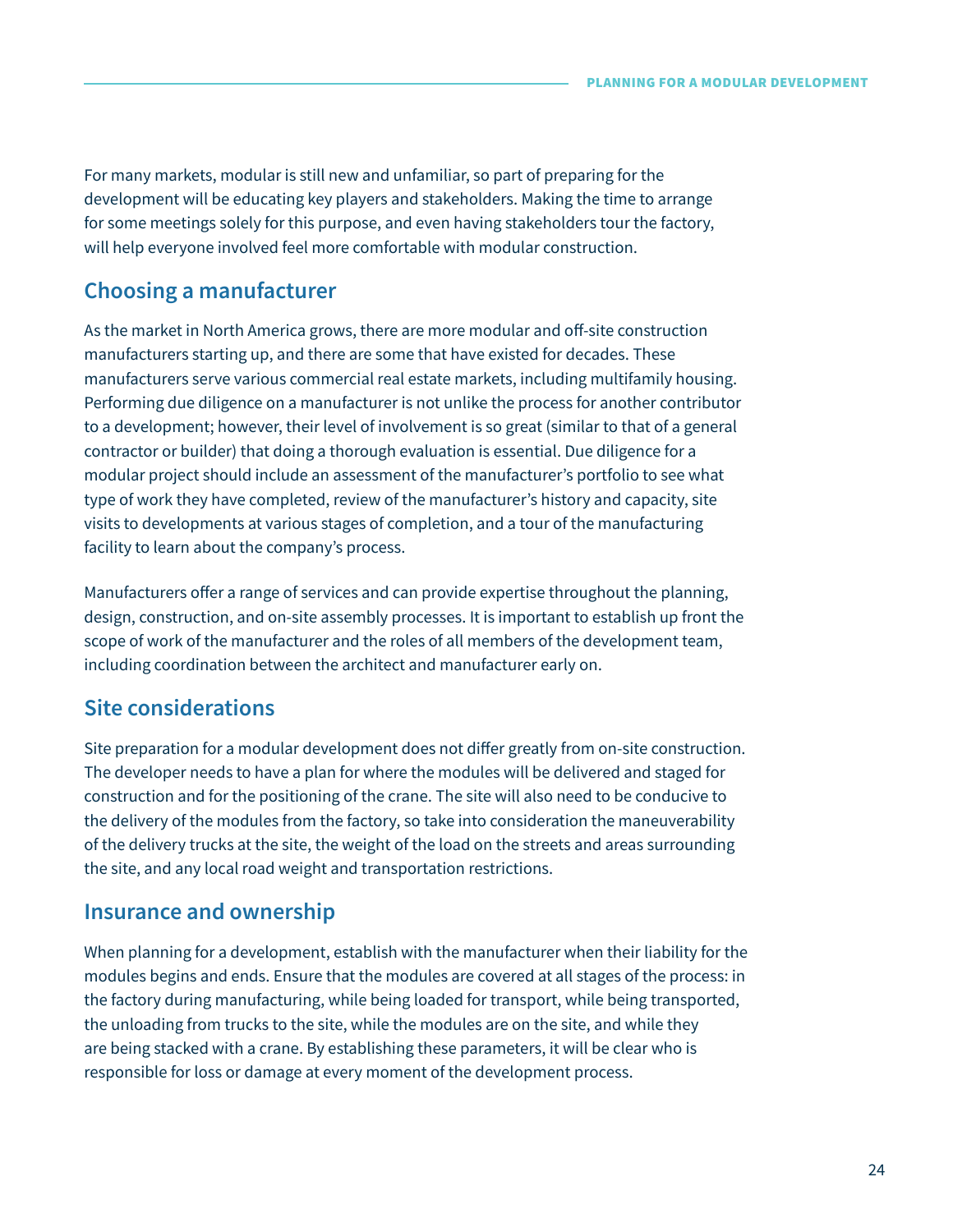The developer and manufacturer should similarly stipulate when transfer of ownership of the modules occurs, including during the transportation process — loading, travel, and unloading. There is not currently an industry standard for this piece of the modular process, so agreeing on and documenting these parameters is very important.

## **Budget, contracts, and financing**

One of the key differences between modular construction and site-built construction is the need for a significant amount of capital at the front end of the deal. This is because the manufacturing process happens so quickly that materials for apartment finishes like paint and flooring need to be at the factory almost on day one. The manufacturer will likely require a significant deposit up front to cover the cost of the materials and other expenses.

In addition to having a contract with a general contractor, as with a site-built development, the developer will also have a contract with the manufacturer for the off-site portion of the development. In some cases, the developer may have one general contractor for the initial site work and a second for the stacking and finishing of the modules. The contract with the manufacturer will specify how progress will be assessed for the purposes of construction loan draws, or draw from an escrow account, depending on the manufacturer's preferred process.

Developers and manufacturers need to work with their lenders to work on a schedule and structure for construction loan draws that fits with the manufacturing process. This may be based on the number of modules completed and ready for shipment or some other agreed upon metric, which is outlined in the manufacturer's contract. With modular construction, counting the completed modules as they come off the production line is one option for measuring percentage completed.

## **State and local government planning considerations**

Modular multifamily construction is required to meet all the same state, local, and regional building codes that are applicable to site-built construction. (This contrasts with single-family manufactured housing, which is required to meet standards set by the U.S. Department of Housing and Urban Development.) Most states have an agency or division that is responsible for inspections and approvals of modular buildings, often within the same agency responsible for building codes. Developers should check with their state building agency for approval requirements.

Inspections required by state and local governments will take place both on the development site and at the manufacturer. This will take advanced planning and coordination for timing so as not to disrupt the production flow at the factory.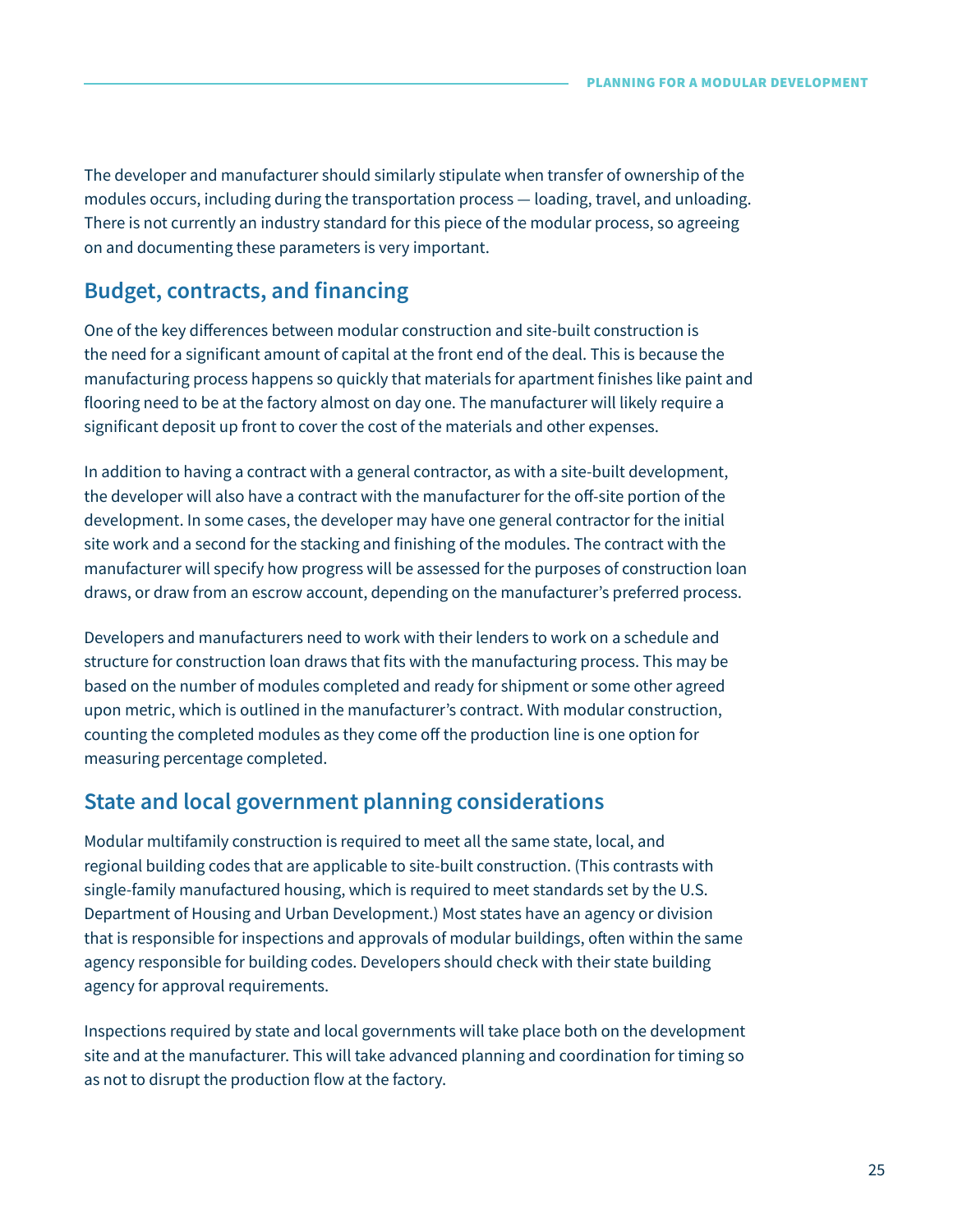## **Transportation considerations**

It is important to consider the distance of the manufacturer from your work site and identify the exact route for delivery of the modules. This means accounting for tunnels, bridges, weather that may cause transportation delays, and other logistics. By nature of the process, the size of the modules is limited to what can fit on a truck, both in terms of dimensions and weight. During the planning process, review the route for weight limits and other transportation regulations.

Manufacturers vary in the level of service they provide, but many coordinate the delivery of the modules from the factory to the work site. This means having the manufacturer and general contractor doing the site work being highly coordinated in terms of timing of the completion of site work and delivery of the modules.

## **Best Practices in Modular Construction**

Perhaps the most critical element to a successful project is an early commitment to both planning and taking all necessary steps to ensure collaboration, decision-making, and project approach are agreed to at the outset of the project. Additionally, the NIBS OSCC has developed a number of best practices that help ensure a successful modular project and assist in overcoming traditional barriers. A selection of these best practices is listed below:<sup>47</sup>

### **1. Conduct pre-construction research.**

- Research the industry for capability and capacity of the PMC factory.
- Identify the factory locations that are in proximity to the job site to minimize transportation costs.

### **2. Establish a collaborative team approach.**

- The project stakeholders should use collaborative thinking and integrated design coordination.
- Effective communication, coordination, and cooperation throughout the project process are essential.

<sup>47 &</sup>quot;Getting the Most Out of Off-Site Construction: Steps for Success."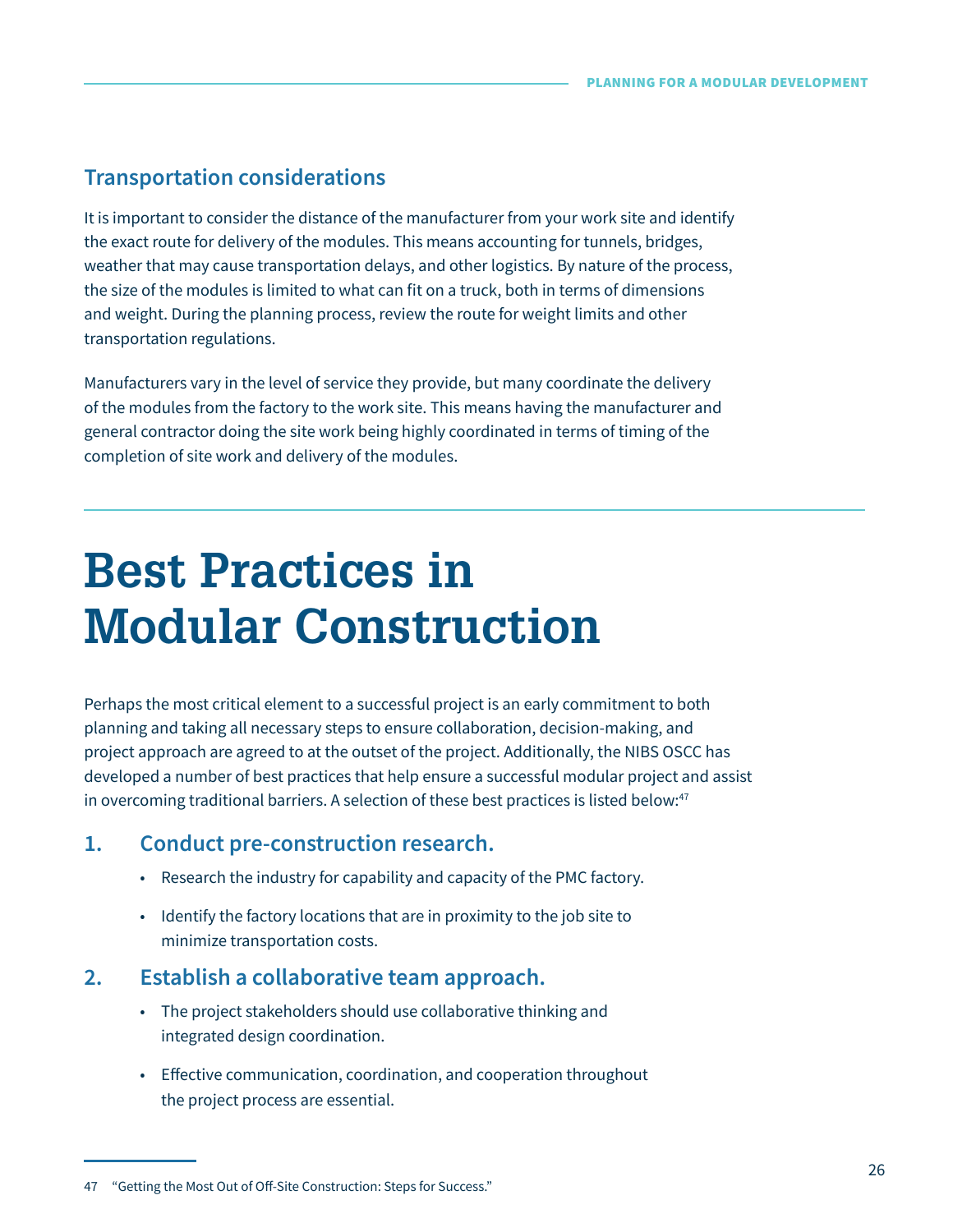- The design team and modular manufacturer are co-owners of the structural building design.
- The modular builder should work with the design team to resolve potential design efficiency issues and plans to meet the accelerated schedule enabled by modular construction.

### **3. Timing is everything.**

- Project schedules should establish a reasonable but finite time for final design, coordination, review, and approvals.
- Decisions *must* be made earlier, and the modular footprint needs to be frozen in order for turnaround times related to approvals to be shortened.
- Changes to the scope during construction should be avoided through effective communication between all stakeholders.

### **4. Define a clear scope of work and schedule.**

- Ensure clear responsibility for each project component to ensure cooperation and a coordinated effort as well as to ensure that no gaps, overlaps, or double handling occur.
- Each PMC project must be tailored to suit the team's agreed approach, roles, and responsibilities.

## **5. Ensure that the appropriate project delivery method is used.**

• Project delivery methods include design-bid-build (low cost), design-bid-build (value-based), project delivery CM or EPCM, and design-build.

### **6. Modular certification and labeling.**

• Ensure that all state and local authorities having jurisdiction requirements are met. Thirty-one states have a preemptive statewide program that involves the submittal, review, and approval of building drawings for modular construction.

## **7. Transportation and logistics.**

• As transportation regulations vary greatly from region to region, the scope document should determine who is responsible for handling modules from completion in the factory to final finishing on-site.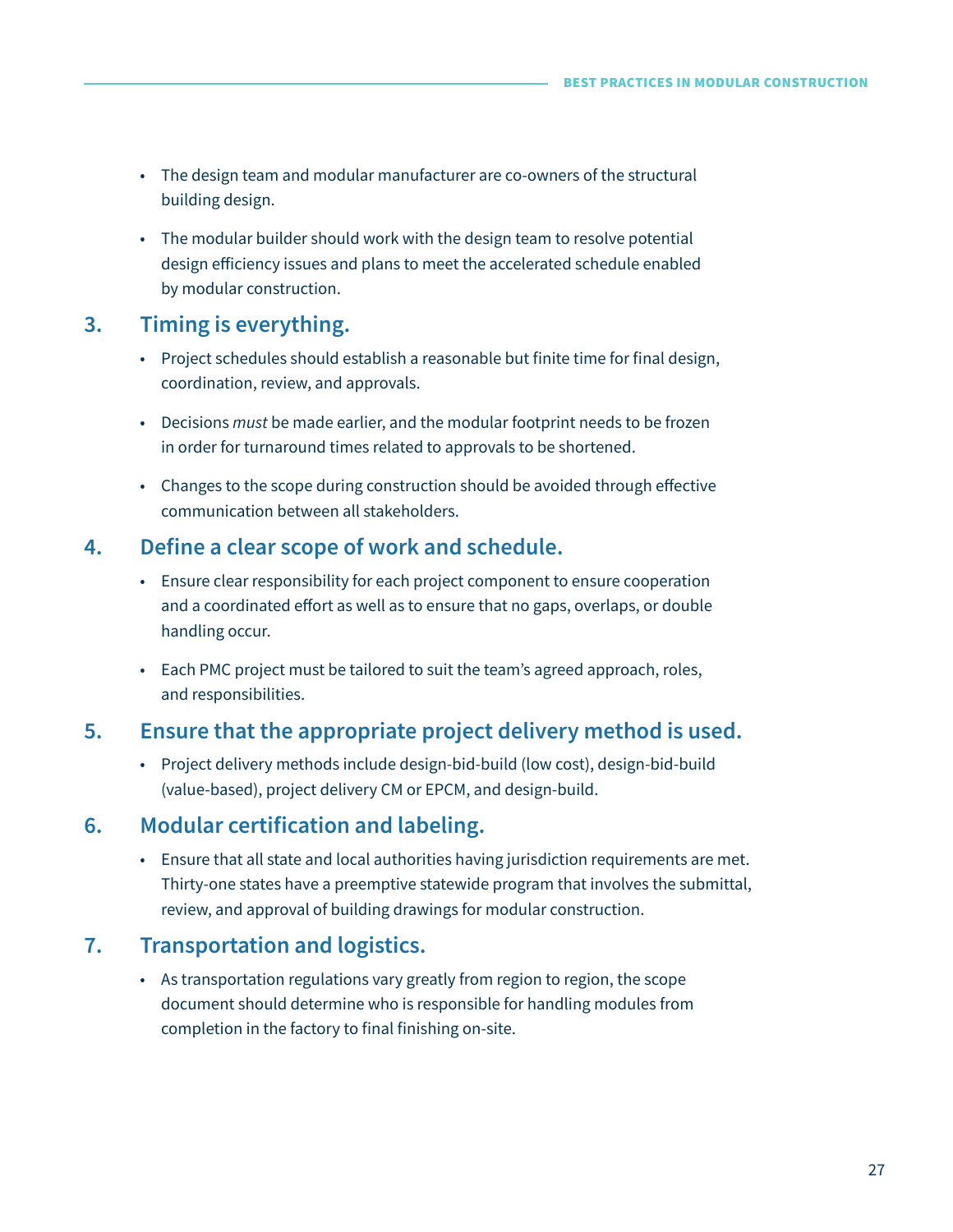## **Case Study: The Stack**

Located in the Inwood neighborhood of Manhattan, The Stack is a 28-unit, seven-story high-rise apartment building. The Stack was built in 2014 and was the first modular high-rise building in its market. The building comprises 56 volumetric steel and concrete modules.

The Stack benefits from New York City's 421a Tax Exemption program, which, in exchange for a property tax exemption, requires at least 20 percent of the units to be affordable for households at or below 60 percent of the area's median income. Permanent financing for The Stack was provided by Fannie Mae, and the deal qualified for Fannie Mae's Special Public Purpose (SPP) program due to the affordability restrictions.

In addition to providing high-quality homes for its residents, The Stack has also provided space to support Inwood's active arts community.

### **DEVELOPMENT TEAM**

**Developers:**  Jeffrey Brown and Kim Frank **Architect:**  Gluck+ **General contractor:**  Locust Construction

### **MANUFACTURER**

The off-site manufacturing of the modules was done by Deluxe Modular, a company based in Berwick, Pennsylvania. They manufacture buildings for various commercial markets, including multifamily housing, hospitality, military housing, and school buildings.

### **KEY TO SUCCESS**

The key to success in developing The Stack was a highly coordinated development team. The developers, architect, and general contractor were involved in every stage of development, both on the building site and at the manufacturing facility. The entire process was extremely handson, and the developers/owners ended up with a very high-quality building as a result.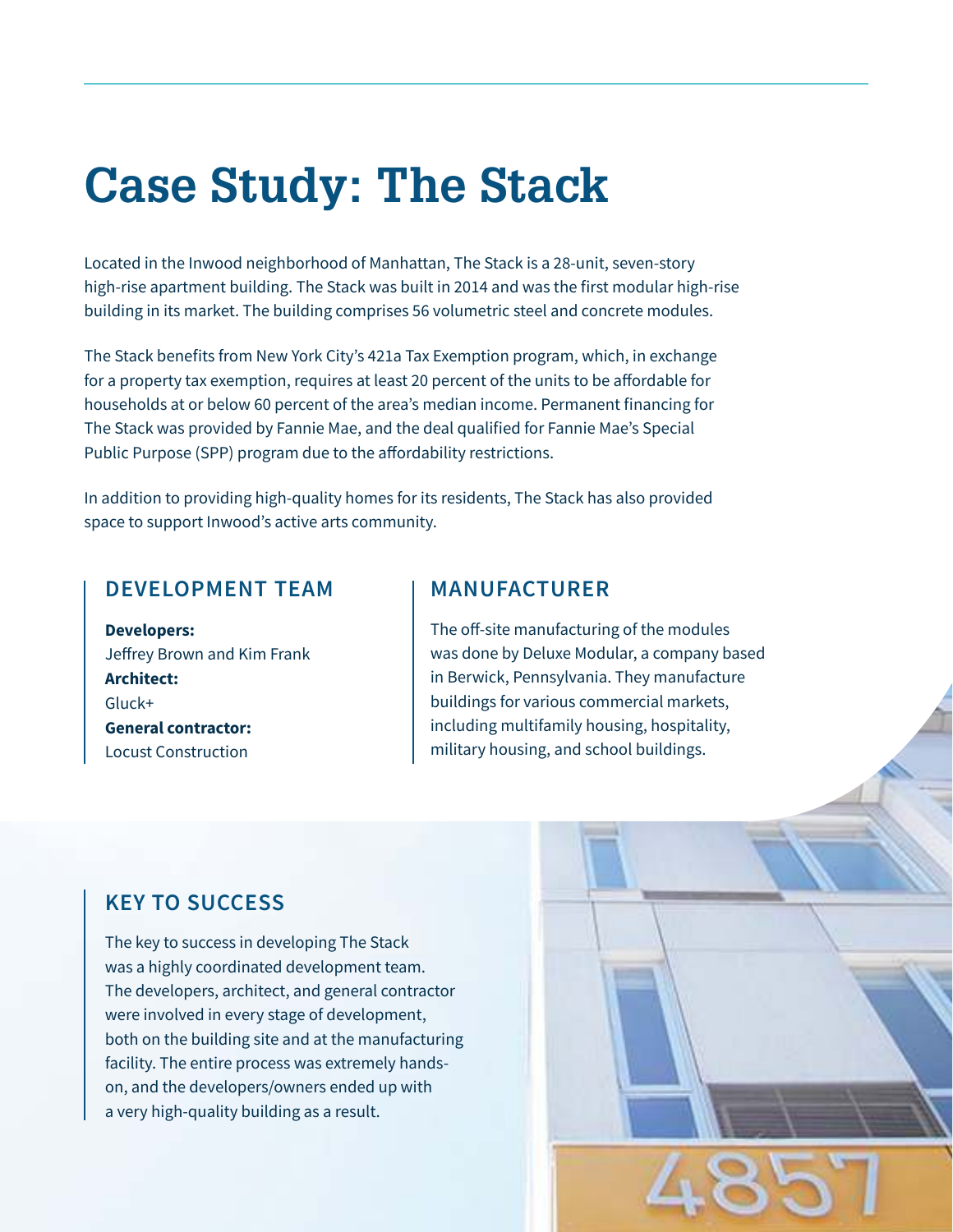## **State and Local Governments Encouraging Modular**

There are examples around the country of state and local government initiatives that incentivize and encourage the use of modular construction specifically for affordable housing. These programs can raise the profile of modular construction as one solution to the need for more affordable housing and be a learning opportunity for jurisdictions. By no means an exhaustive list, the following examples demonstrate a few different ways modular construction can be encouraged.

## **New York City**

In its "Housing New York 2.0" plan published in 2017, New York City highlighted the use of modular construction as a way to reduce the time and cost of construction and develop muchneeded affordable housing. In response to the plan, in 2018, the New York City Department of Housing Preservation and Development (HPD) issued an RFP for the design, construction, and management of a mixed-income, mixed-use, affordable housing development using modular construction. The selected project will have 167 affordable apartments.

## **Virginia Housing Development Authority**

In its Qualified Allocation Plan (QAP) for Low-Income Housing Tax Credits, the Virginia Housing Development Authority states that tax credits can be awarded outside of their competitive process for developments that incorporate innovative construction methods to reduce construction time and cost. The QAP is not prescriptive about the type of innovative method required, but modular construction would be a good fit for this funding due to the potential for time and cost savings.

## **San Francisco**

In 2018, the City of San Francisco committed \$100 million in funding to purchase modular affordable housing manufactured by a facility in San Francisco. The city is working with an international design firm on a feasibility study to build a new modular housing factory. The \$100 million commitment will help ensure the financial viability of the new factory while efficiently getting affordable housing units to the market.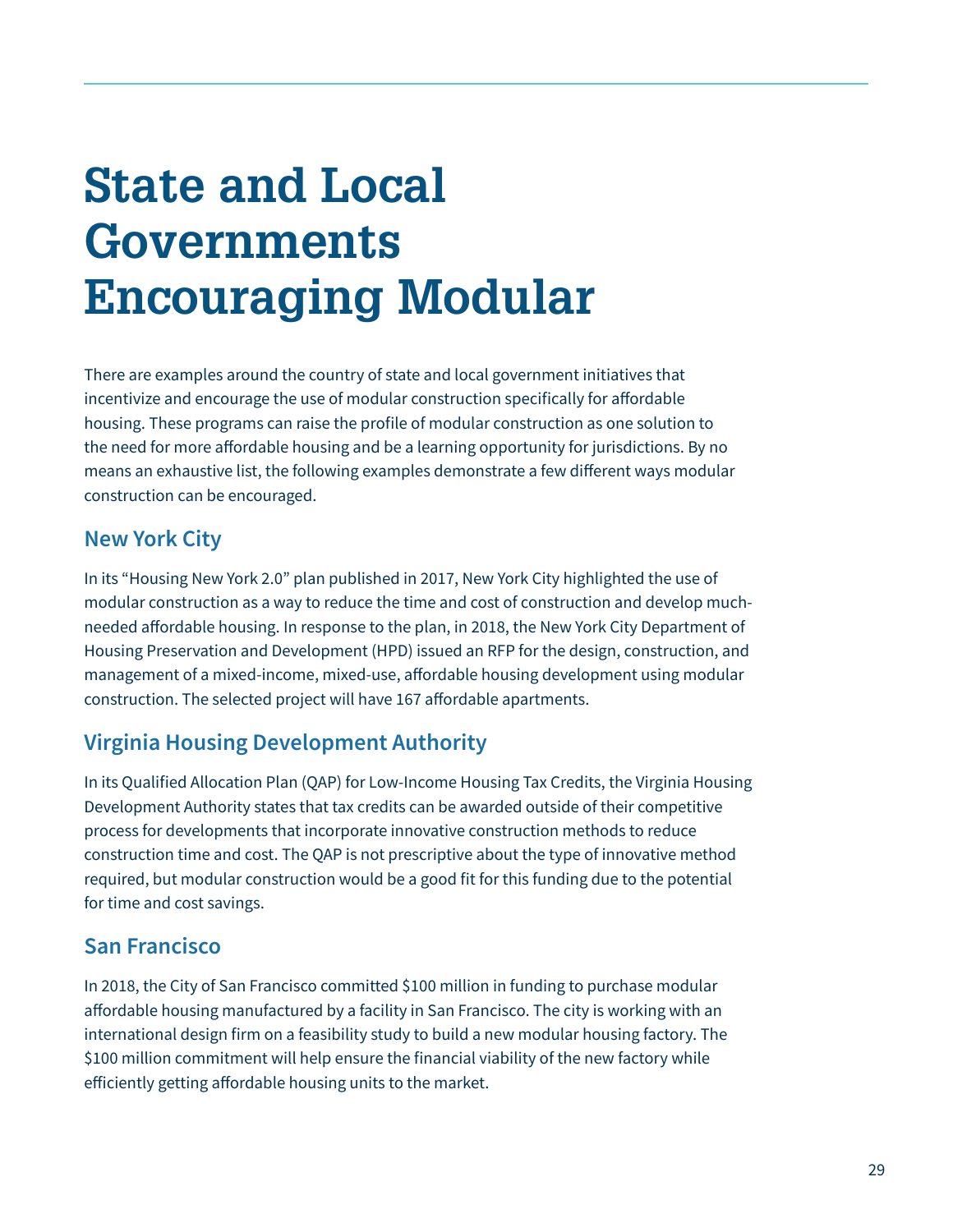## **Washington State Department of Commerce**

The Washington State Department of Commerce administers the state Housing Trust Fund, which makes funds available for affordable housing products. In 2019, they issued a Notice of Funding Availability (NOFA) for affordable projects using modular construction. The Washington State Legislature appropriated \$10 million for this NOFA. The units funded through this process will serve people experiencing homelessness.

## **Conclusion**

Modular construction is an innovative and growing technique in the multifamily market. With its potential to reduce cost and time, modular is a fitting potential solution of the many needed to tackle the affordable housing supply crisis in the U.S. Although the possibilities of modular are exciting, this construction method is still very new to most markets in the U.S., and requires significant coordination, planning, and due diligence beyond what is required for a traditional on-site construction development. As the market grows, housing practitioners and stakeholders will need to stay abreast of emerging technologies and market trends. The following appendices provide further resources on modular construction.

## **Appendix A: Sample Scope of Work Checklist**

Click here to view a sample scope of work checklist from NRB Inc.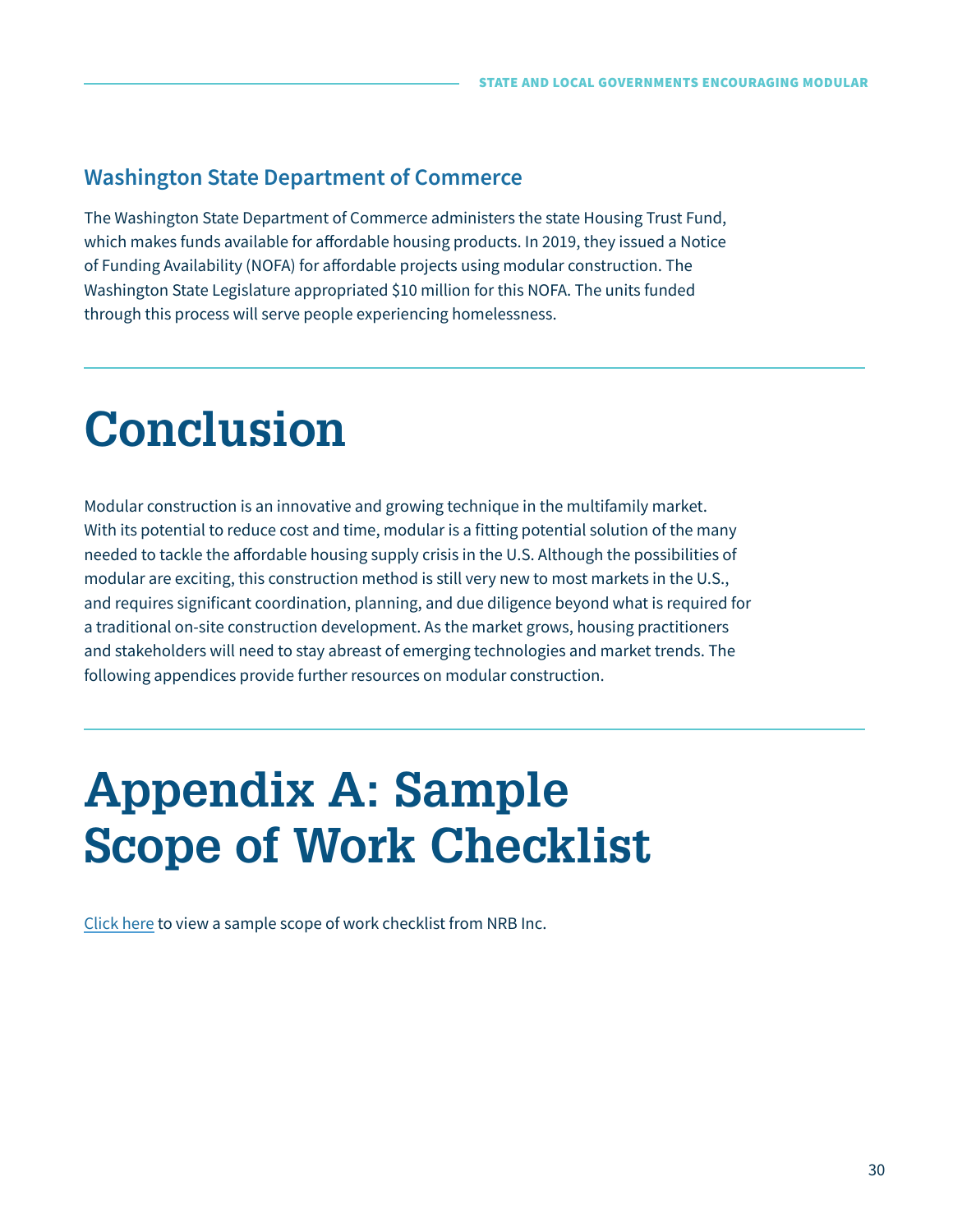## **Appendix B: Additional Resources**

"2019 Permanent Modular Construction Report," Modular Building Institute (2019).

"Design for Modular Construction: An Introduction for Architects," American Institute of Architects (2019), content.aia.org/sites/default/files/2019-03/Materials\_Practice\_Guide\_Modular\_Construction.pdf.

Harvey M. Bernstein, et. al., "Prefabrication and Modularization: Increasing Productivity in the Construction Industry," SmartMarket Report, McGraw-Hill Construction (2011).

Nick Bertram, Steffen Fuchs, Jan Mischke, et al., "Modular Construction: From Projects to Products," McKinsey & Company (June 2019), modular.org/documents/document\_publication/mckinseyreport-2019.pdf.

Robert Hairstans, et al., "Building Offsite: An Introduction," UK Commission for Employment and Skills, cs-ic.org/media/1291/building\_offsite\_an\_introductioncompressed.pdf.

"Getting the Most Out of Off-Site Construction: Steps for Success," National Institute of Building Sciences Off-Site Construction Council, cdn.ymaws.com/www.nibs.org/resource/resmgr/oscc/OSCC\_ GettingMostoutofOSC.pdf.

"Glossary of Off-Site Construction Terms," National Institute of Building Sciences Off-Site Construction Council, cdn.ymaws.com/www.nibs.org/resource/resmgr/OSCC/GlossaryOffSiteConstructionT.pdf.

"Improving Construction Efficiency & Productivity with Modular Construction," Modular Building Institute (2010), modular.org/marketing/documents/Whitepaper\_ImprovingConstructionEfficiency.pdf.

"Modular Construction for Multi-Family Affordable Housing," WSP (February 2018), cdn.ymaws.com/www.nibs.org/resource/resmgr/oscc/epa-modular-construction-for.pdf.

"Prefabrication and Modular Construction 2020," Dodge Data & Analytics (2020), modular.org/documents/public/PrefabModularSmartMarketReport2020.pdf, p. 39.

"Report of the Results of the 2018 Off-Site Construction Industry Survey," National Institute of Building Sciences Off-Site Construction Council (2018), cdn.ymaws.com/www.nibs.org/resource/resmgr/oscc/ oscc-2018surveyreport.pdf.

"Scope of Work Check List," NRB Inc.

Ryan E. Smith, "Off-Site and Modular Construction Explained," National Institute of Building Sciences Off-Site Construction Council (August 2016), wbdg.org/resources/site-and-modular-construction-explained.

"The Rise of Modular Construction: Emerging Commercial and Legal Considerations," National Institute of Building Sciences Off-Site Construction Council, cdn.ymaws.com/www.nibs.org/resource/resmgr/ oscc/OSCC\_RiseofModConstr.pdf.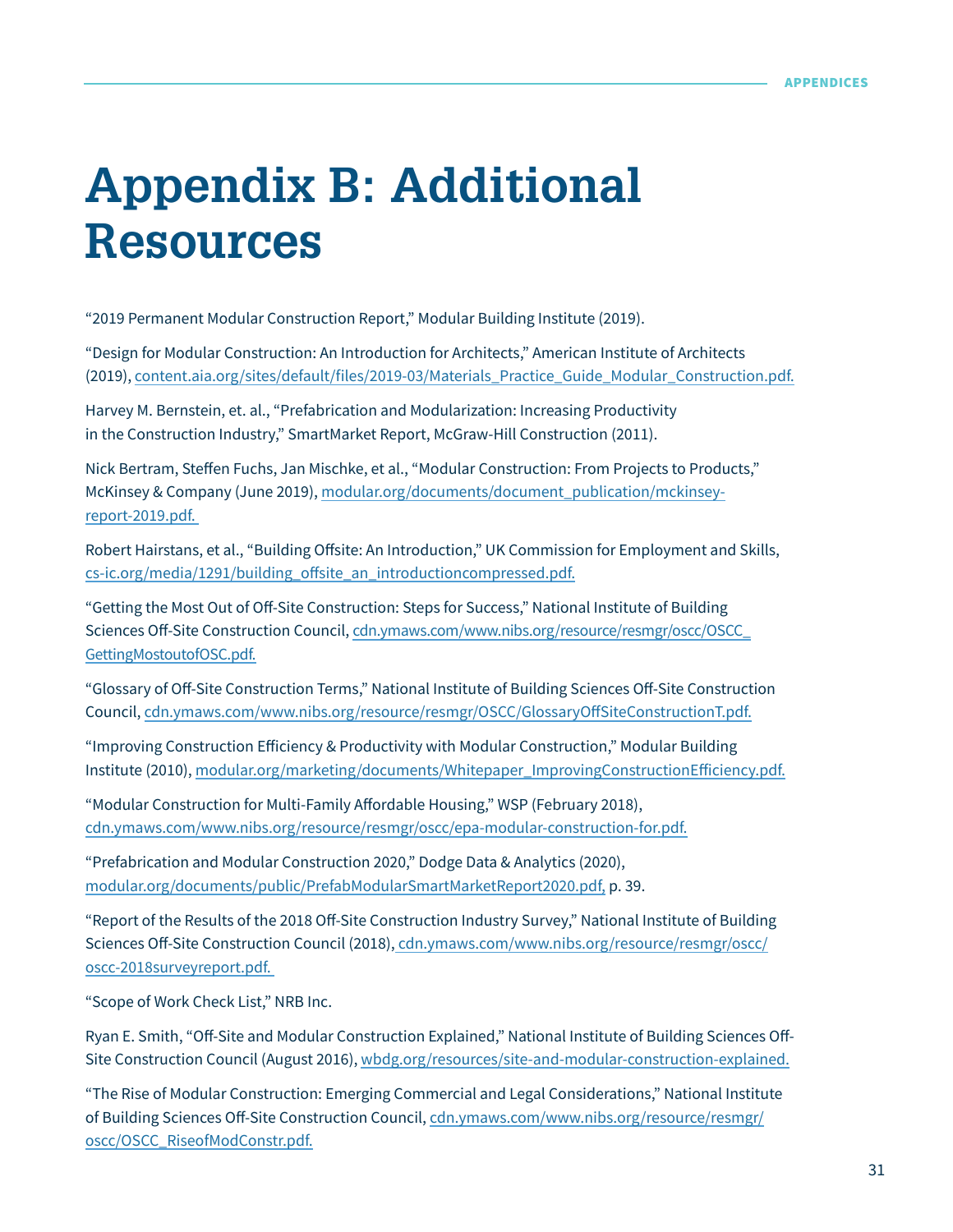## **Appendix C: Glossary**

(All terms and definitions pulled from NIBS Off-Site Construction Council Glossary of Terms, unless otherwise noted.)

| <b>Term</b>                                   | <b>Definition</b>                                                                                                                                                                                                                                                                                                                                                                                                                                                                                                                                                |
|-----------------------------------------------|------------------------------------------------------------------------------------------------------------------------------------------------------------------------------------------------------------------------------------------------------------------------------------------------------------------------------------------------------------------------------------------------------------------------------------------------------------------------------------------------------------------------------------------------------------------|
| <b>Building information</b><br>modeling (BIM) | A digital representation of physical and functional characteristics of<br>a facility. A BIM is a shared knowledge resource for information about<br>a facility, forming a reliable basis for decisions during its life cycle;<br>defined as existing from earliest conception to demolition. (Source:<br>National BIM Standard)                                                                                                                                                                                                                                  |
| <b>Closed construction</b>                    | A building, component, assembly, subassembly, or system<br>manufactured in such a manner that all portions cannot be readily<br>inspected at the installation site without disassembly or destruction<br>thereof. (Source: Louisiana Industrialized Buildings Program)                                                                                                                                                                                                                                                                                           |
| <b>Compliance</b><br>insurance industry       | An architect or professional engineer, or an organization, specially<br>qualified by reason of facilities, personnel, experience, and<br>demonstrated reliability to investigate, test, and evaluate modular<br>buildings; to list such buildings complying with standards; to provide<br>adequate follow-up services at the point of manufacture to ensure<br>that production units are in full compliance; and to provide a label<br>as evidence of compliance on each manufactured section or module.<br>(Source: Virginia Industrialized Buildings Program). |
| <b>Component</b>                              | Uniquely identifiable input, part, piece, assembly or subassembly,<br>system or subsystem, that (1) is required to complete or finish an<br>activity, item, or job, (2) performs a distinctive and necessary function<br>in the operation of a system, or (3) is intended to be included as a part<br>of a finished, packaged, and labeled item. Components are usually<br>removable in one piece and are considered indivisible for a particular<br>purpose or use.                                                                                             |
| <b>Deconstruction</b>                         | The process of taking a building or structure, or portion thereof,<br>apart with the intent of repurposing, reusing, recycling, or salvaging<br>as many of the materials, products, components, assemblies, or<br>modules as possible.                                                                                                                                                                                                                                                                                                                           |
| Erection/<br>installation/set                 | The process of blocking, leveling, and anchoring a modular building<br>unit on the building site upon delivery.                                                                                                                                                                                                                                                                                                                                                                                                                                                  |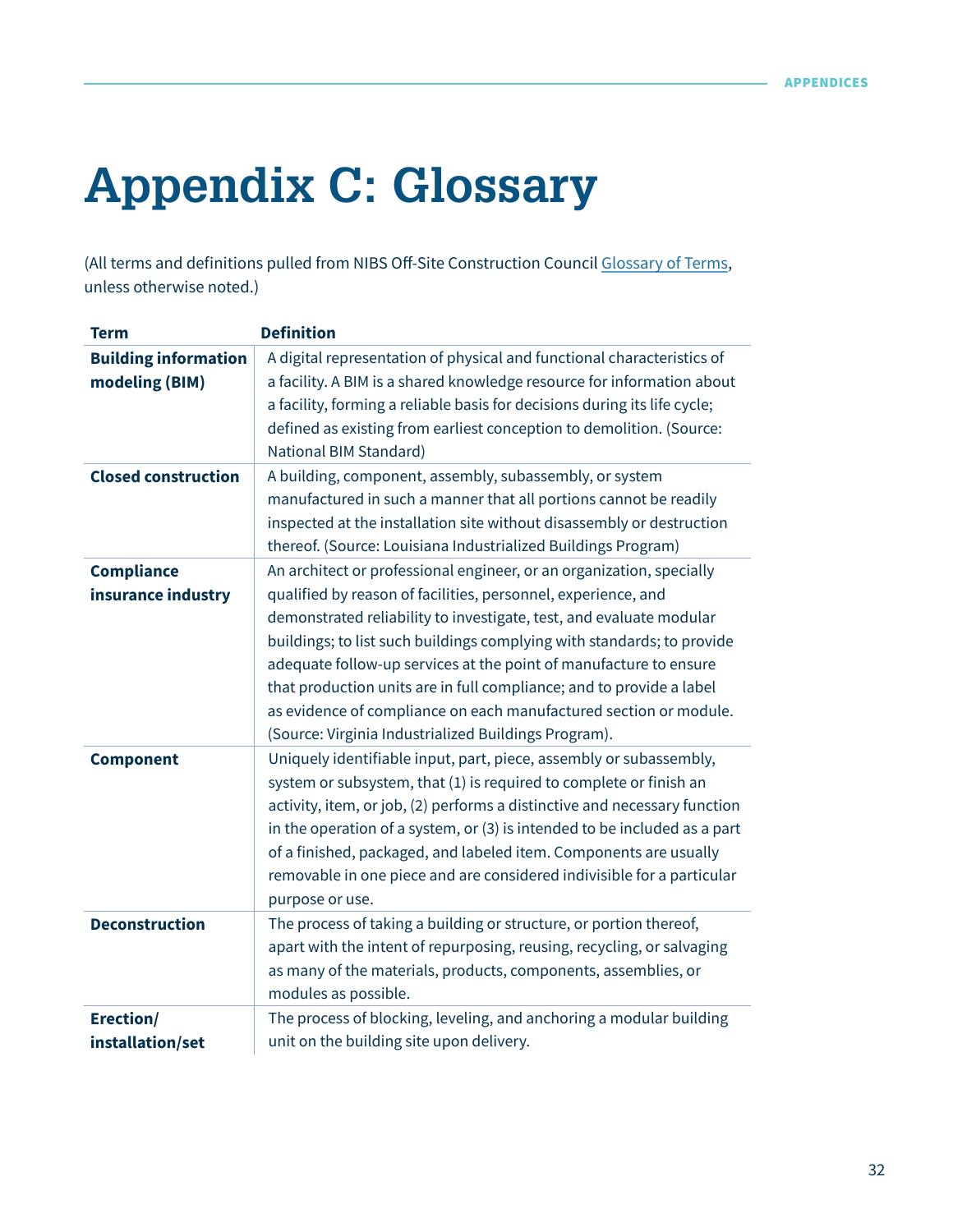| <b>Term</b>                                    | <b>Definition</b>                                                                                                                                                                                                                                                                                                                                                                                                                                                                                                                                                                                                                                                                                                   |
|------------------------------------------------|---------------------------------------------------------------------------------------------------------------------------------------------------------------------------------------------------------------------------------------------------------------------------------------------------------------------------------------------------------------------------------------------------------------------------------------------------------------------------------------------------------------------------------------------------------------------------------------------------------------------------------------------------------------------------------------------------------------------|
| <b>Label</b>                                   | Identification applied on a product by the manufacturer that contains<br>the name of the manufacturer, the function and performance<br>characteristics of the product or material, and the name and<br>identification of an approved agency and that indicates that the<br>representative sample of the product or material has been tested and<br>evaluated by an approved agency. (Source: IBC)                                                                                                                                                                                                                                                                                                                   |
| <b>Modular building</b><br>label/insignia/seal | Label affixed to a unit by the manufacturer as evidence that the<br>building was inspected by an approved agency and meets all the<br>applicable local code requirements.                                                                                                                                                                                                                                                                                                                                                                                                                                                                                                                                           |
| <b>Off-site construction</b>                   | The planning, design, fabrication, and assembly of building elements<br>at a location other than their final installed location to support the<br>rapid and efficient construction of a permanent structure. Such<br>building elements may be prefabricated at a different location and<br>transported to the site or prefabricated on the construction site<br>and then transported to their final location. Off-site construction<br>is characterized by an integrated planning and supply chain<br>optimization strategy. (Source: OSCC)                                                                                                                                                                         |
| <b>Permanent modular</b><br>construction (PMC) | An innovative, sustainable construction delivery method utilizing<br>off-site, lean manufacturing techniques to prefabricate single- or<br>multi-story whole building solutions in deliverable module sections.<br>PMC buildings are manufactured in a safe, controlled setting and<br>can be constructed of wood, steel, or concrete. PMC modules can<br>be integrated into site-built projects or stand alone as a turn-key<br>solution and can be delivered with MEP, fixtures, and interior finishes<br>in less time, with less waste and higher quality control compared to<br>projects utilizing only traditional site construction. Also referred to as<br>volumetric construction, particularly in the U.K. |
| <b>Prefabricated</b>                           | The manufacture or fabrication of sections of a building at an off-site<br>location, which are delivered to and assembled at the building site.                                                                                                                                                                                                                                                                                                                                                                                                                                                                                                                                                                     |
| Relocatable/<br>industrialized<br>building     | A partially or completely assembled building that complies with<br>applicable codes and state regulations and is constructed in a<br>building manufacturing facility using a modular construction<br>process. Relocatable modular buildings are designed to be reused or<br>repurposed multiple times and transported to different sites.                                                                                                                                                                                                                                                                                                                                                                           |